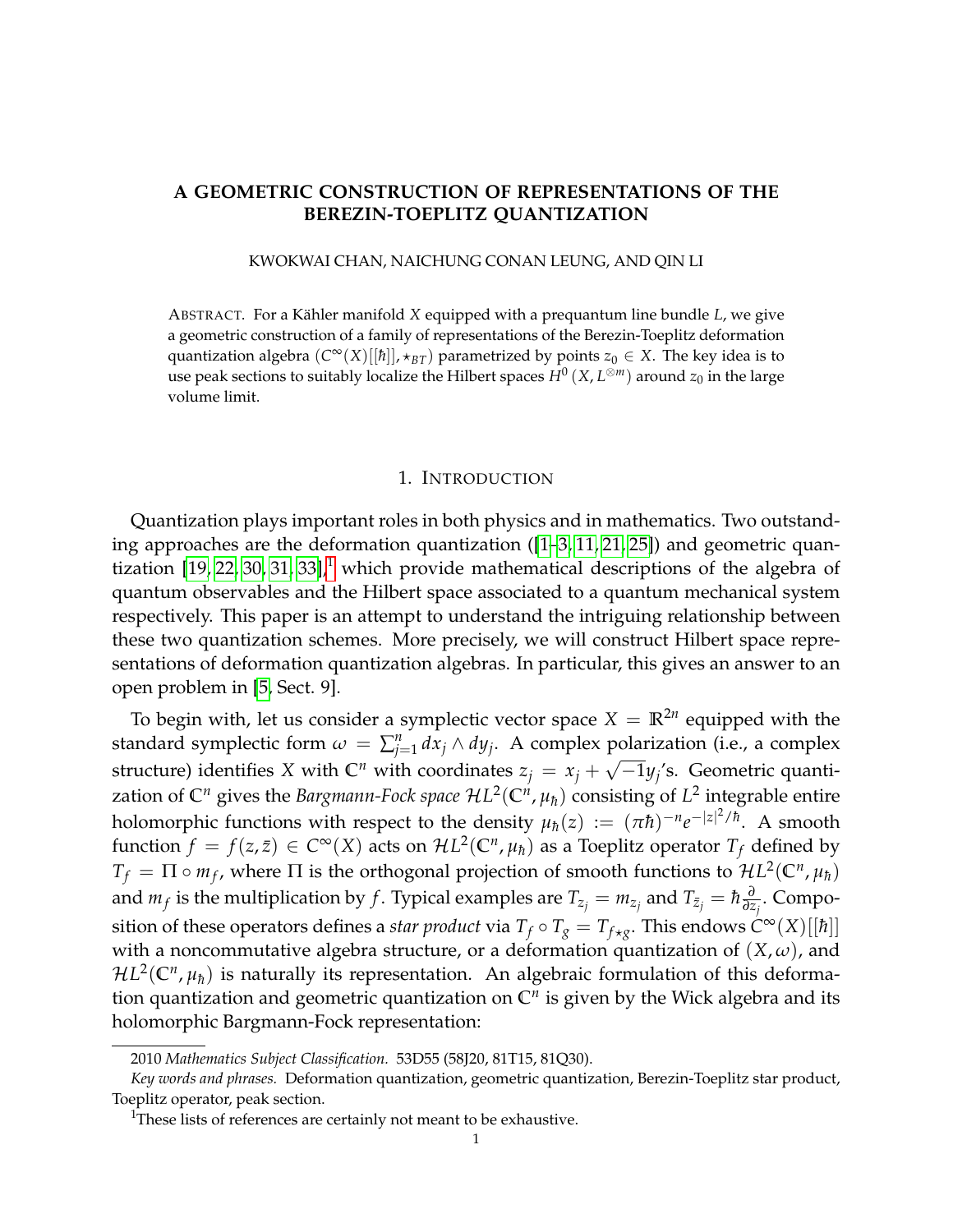**Definition 1.1.** The *Wick algebra* is  $W_{\mathbb{C}^n} := \mathbb{C}[[y, \bar{y}]][[\hbar]]$  equipped with the multiplication:

(1.1) 
$$
f \star g := \exp \left( -\hbar \sum_{i=1}^{n} \frac{\partial}{\partial y_{i}} \frac{\partial}{\partial \bar{y}_{i}'} \right) (f(y, \bar{y})g(y', \bar{y}'))|_{y=y'}.
$$

On the holomorphic Bargmann-Fock space

<span id="page-1-2"></span>
$$
\mathcal{F}_{\mathbb{C}^n}:=\mathbb{C}[[y_1,\cdots,y_n]][[\hbar]],
$$

the Toeplitz operator associated to a monomial  $y_{i_1}\cdots y_{i_k}\bar{y}_{j_1}\cdots \bar{y}_{j_l}$  is the differential operator acting on  $s \in \mathcal{F}_{\mathbb{C}^n}$  as

<span id="page-1-0"></span>
$$
(1.2) \qquad (y_{i_1}\cdots y_{i_k}\bar{y}_{j_1}\cdots \bar{y}_{j_l})\circledast s := \left(\hbar\cdot \frac{\partial}{\partial y_{j_1}}\right)\circ\cdots\circ\left(\hbar\cdot \frac{\partial}{\partial y_{j_l}}\right)\circ m_{y_{i_1}\cdots y_{i_k}}(s).
$$

In other words, holomorphic polynomials are mapped to *creation* operators and antiholomorphic ones are mapped to *annihilation* operators. This assignment is also commonly known as the *Wick normal ordering*.

We also have the *anti-holomorphic* Bargmann-Fock representation of  $\mathcal{W}_{\mathbb{C}^n}$  on  $\bar{\mathcal{F}}_{\mathbb{C}^n}$  :=  $\mathbb{C}[[\bar{y}_1, \cdots, \bar{y}_n]][[\hbar]]$ , where the operator associated to a monomial is given by

<span id="page-1-1"></span>
$$
(1.3) \qquad (y_{i_1}\cdots y_{i_k}\bar{y}_{j_1}\cdots \bar{y}_{j_l})\bar{\otimes} s := m_{\bar{y}_{j_1}\cdots \bar{y}_{j_l}}\circ\left(-\hbar\cdot \frac{\partial}{\partial \bar{y}_{i_1}}\right)\circ\cdots\circ\left(-\hbar\cdot \frac{\partial}{\partial \bar{y}_{i_k}}\right)(s),
$$

namely, holomorphic polynomials are now mapped to annihilation operators while antiholomorphic ones give creation operators.

In [\[5\]](#page-25-2), Bordemann and Waldmann showed that the representation  $\bar{\mathcal{F}}_{\mathbb{C}^n}$  is isomorphic to the *GNS representation* of  $W_{\mathbb{C}^n}$ . Let us briefly recall the construction of *GNS* states: the delta functional

$$
\delta: \mathcal{W}_{\mathbb{C}^n} \to \mathbb{C}[[\hbar]]
$$

defined by taking the constant term induces the *Gelfand ideal*

$$
\mathcal{J} := \{ \alpha \in \mathcal{W}_{\mathbb{C}^n} : \delta(\bar{\alpha} \star \alpha) = 0 \}.
$$

Then the quotient  $W_{\mathbb{C}^n}/\mathcal{J}$  is naturally a representation of  $W_{\mathbb{C}^n}$  via left multiplication. It was shown in [\[5,](#page-25-2) Proposition 7] that  $\mathcal{W}_{\mathbb{C}^n}/\mathcal{J} \cong \bar{\mathcal{F}}_{\mathbb{C}^n}$  as representations of  $\mathcal{W}_{\mathbb{C}^n}$ .

It is a more interesting and difficult problem to find representations of deformation quantization algebras for general Kähler manifolds. Bordemann and Waldmann generalized their construction of the GNS representation (or the anti-holomorphic Bargmann-Fock representation) to an arbitrary Kähler manifold X by using their previous construction of Wick type Fedosov star products [\[4\]](#page-25-3). They obtained a family of GNS representations parametrized by points in *X*, and raised the following interesting question which motivates the work in this paper:

**Question 1.2** (problem iv in Sect. 9 in [\[5\]](#page-25-2))**.** *Are the prequantum line bundles of geometric quantization over a compact prequantizable Kähler manifold related to the GNS construction?*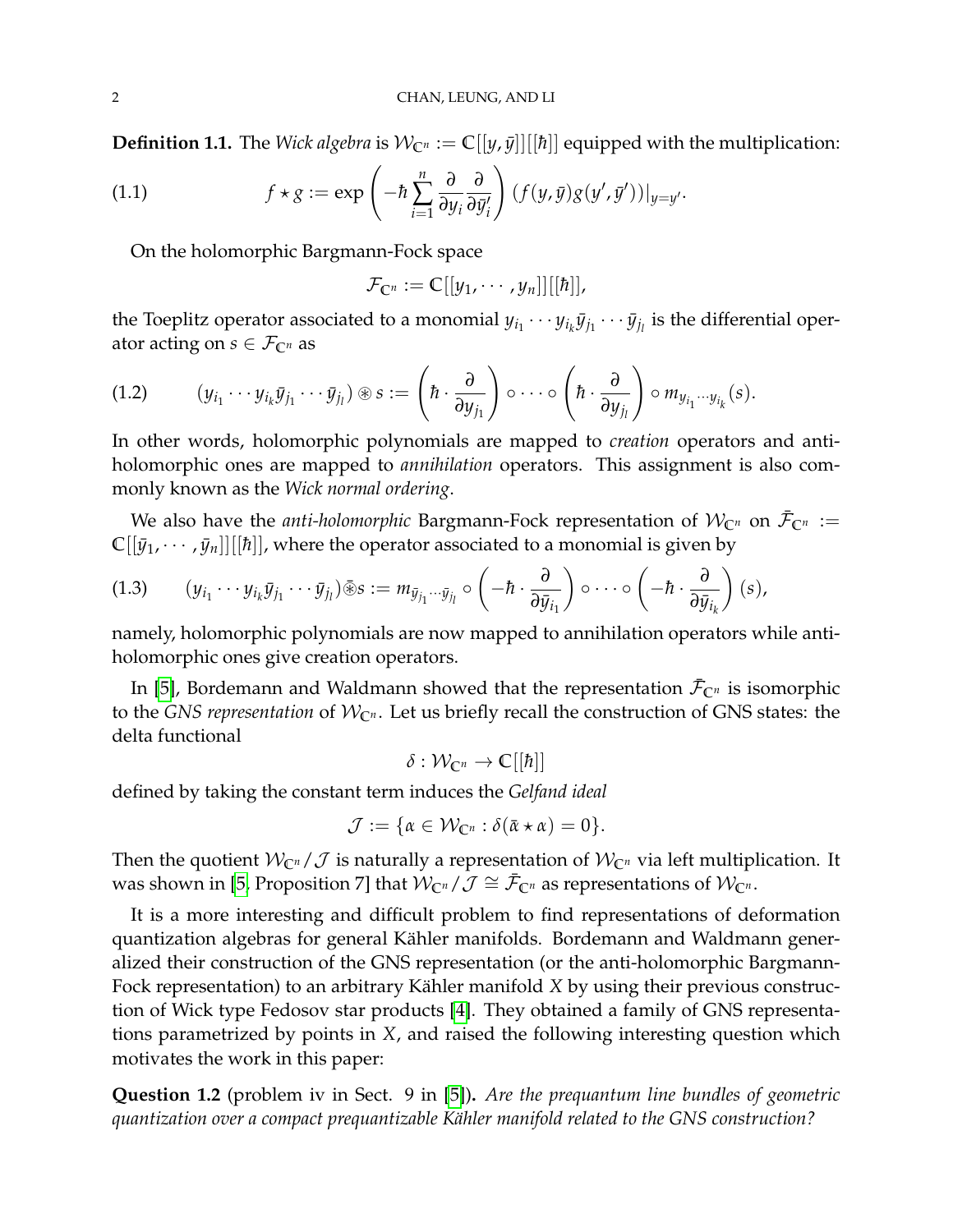For the flat space  $X = \mathbb{C}^n$ , we have seen that the Toeplitz operators and the GNS construction correspond to "conjugate" representations of  $W_{\mathbb{C}^n}$  defined in [\(1.2\)](#page-1-0) and [\(1.3\)](#page-1-1) respectively. Note that these two representations are *not isomorphic*, since holomorphic polynomials act on  $\mathcal{F}_{\mathbb{C}^n}$  and  $\bar{\mathcal{F}}_{\mathbb{C}^n}$  as creators and annihilators respectively. In this paper, we will see that it is actually the generalization of the *holomorphic* Bargmann-Fock representation to prequantizable Kähler manifolds which encode the geometry of prequantum line bundles.

On such a Kähler manifold X, there exists a prequantum line bundle  $L$  whose curvature  $F_L$  satisfies  $\frac{\sqrt{-1}}{2\pi}$  $\frac{\partial^2 I}{\partial x^2} F_L = \omega$ . Geometric quantization of  $(X, m\omega)$  produces the Hilbert space  $H^0(X, L^{\otimes m})$ , the space of holomorphic sections of  $L^{\otimes m}$ . To a smooth function  $f \in C^\infty(X)$ , we can, as in the flat case, associate the Toeplitz operator

$$
T_{f,m} := \Pi_m \circ m_f : H^0(X, L^{\otimes m}) \to H^0(X, L^{\otimes m}),
$$

where  $m_f$  is multiplication by  $f$  and  $\Pi_m$  is the orthogonal projection from the space of  $L^2$ sections  $L^2(X, L^{\otimes m})$  to  $H^0(X, L^{\otimes m})$ .

An important result in *Berezin-Toeplitz quantization* is that this gives rise to a star product  $\star_{BT}$ , and hence the deformation quantization algebra  $(C^{\infty}(X)[[\hbar]], \star_{BT})$  [\[3,](#page-25-1)18,29]:

$$
f\star_{BT}g:=\sum_{i\geq 0}\hbar^iC_i(f,g),
$$

such that the following estimates hold:

<span id="page-2-0"></span>(1.4) 
$$
||T_{f,m} \circ T_{g,m} - \sum_{i=0}^{N-1} \left(\frac{1}{m}\right)^i T_{C_i(f,g),m}|| \leq K_N(f,g) \left(\frac{1}{m}\right)^N;
$$

here  $C_i(-, -)$  are bi-differential operators,  $|| \cdot ||$  is the operator norm, and  $K_N(f, g)$  is a constant independent of *m*. Unlike the flat case, however, the estimate [\(1.4\)](#page-2-0) says that the difference

$$
T_{f,m}\circ T_{g,m}-T_{f\star_{BT}g,m}
$$

is only *asymptotically* zero when *m* tends to infinity. So  $(C^{\infty}(X)[[\hbar]], \star_{BT})$  does not quite act on  $H^0(X,L^{\otimes m})$ . In fact we do not even expect a representation of  $(C^\infty(X)[[\hbar]],\star_{BT})$  on the product  $\prod_m H^0(X, L^{\otimes m})$ .

On the other hand, as  $m \to \infty$ , we are scaling *X* to a *large volume limit*. Physically speaking, we would expect the physical system around any given point  $z_0 \in X$  to behave like one on a flat space. We are going to see that this is indeed the case. To be more precise, we will use *peak sections*  $S_{m,p,r} \in H^0(X, L^{\otimes m})$  [\[32\]](#page-26-10) to appropriately localize the Hilbert spaces around  $z_0$  and produce a representation  $H_{z_0}$  of the Berezin-Toeplitz deformation quantization algebra (*C* <sup>∞</sup>(*X*)[[*h*¯]], ?*BT*).

In a suitably chosen coordinates (and frame of *L*) around *z*0, *Sm*,*p*,*<sup>r</sup>* is equal to the monomial  $z_1^{p_1}$  $\frac{p_1}{1} \cdots z_n^{p_n}$  up to order  $2r - 1$ . Because of the error terms, the peak sections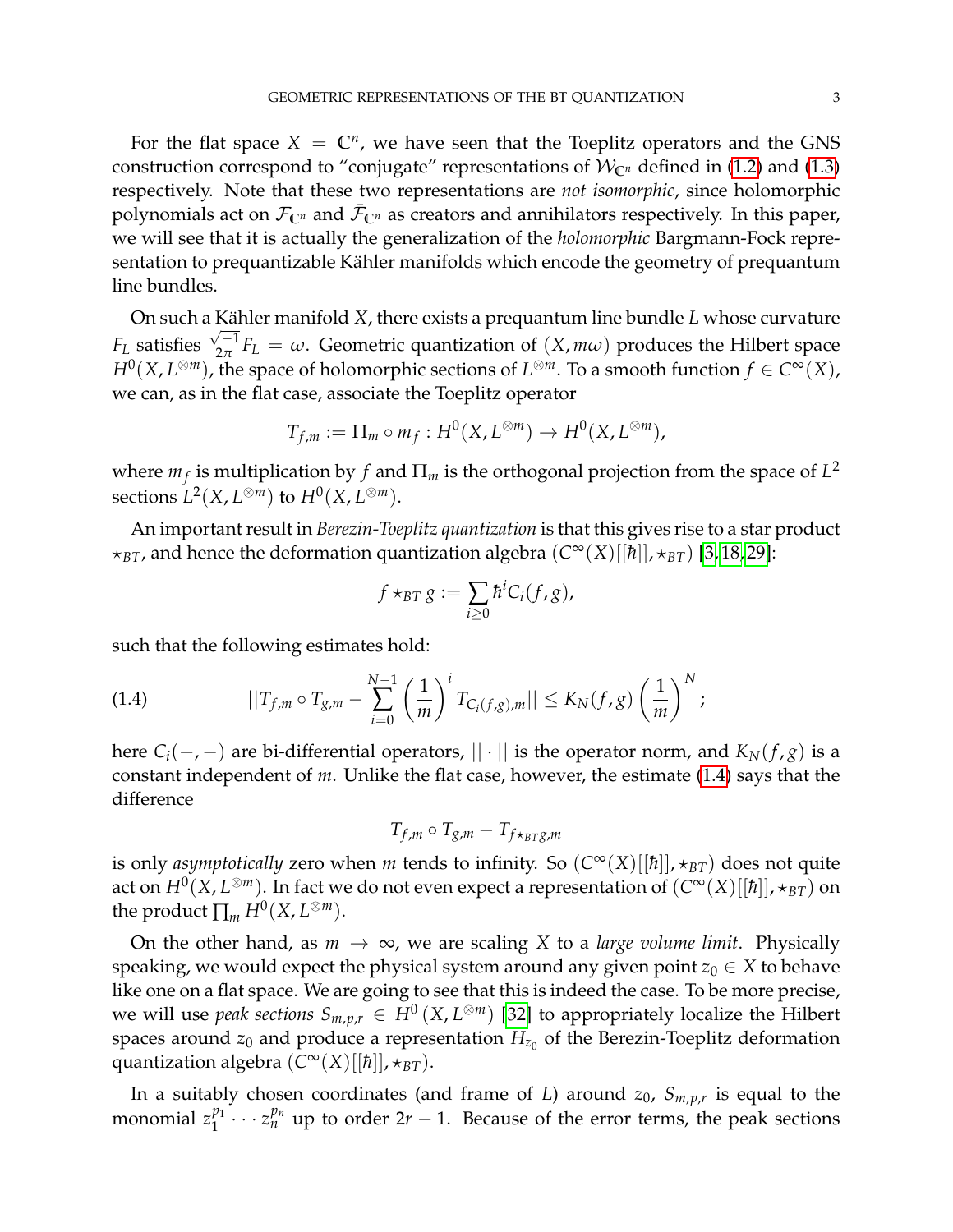in  $\prod_m H^0(X,L^{\otimes m})$  with a fixed *r* behave in a compatible way with the actions of the operators  $T_{z_j} = m_{z_j}$  and  $T_{\bar{z}_j} = \hbar \frac{d}{dz}$ *dz<sup>j</sup>* around *z*<sup>0</sup> only up to order 2*r* − 1, which is *not* enough to produce a representation of  $(C^\infty(X)[[\hbar]], \star_{BT})$ . To construct our representation  $H_{z_0}$ , we need to find a clever way to increase the order  $r$  of Taylor expansions at  $z_0$  to infinity when the choices of the peak sections *Sm*,*p*,*<sup>r</sup>* are changing with *r*.

To achieve this, we consider a sum

$$
\sum_{m} \alpha_{m,r} \in \prod_{m} H^{0}(X, L^{\otimes m}),
$$

or a *double sequence* {*αm*,*r*} of peak sections for *different* tensor powers *L* <sup>⊗</sup>*m*'s, for which we are only keeping track of the Taylor expansion around  $z_0$  *up to order*  $2r - 1$ . A key observation is that, using asymptotics of inner products of peak sections, we can show that  $\{\alpha_{m,r}\}$  defines an element in  $\prod_m H^0(X,L^{\otimes m})$  with more and more terms of their Taylor expansions around  $z_0$  becoming identical if the following condition holds: there exists a sequence of complex numbers  $\{a_{p,k}\}_{p,k\geq 0}$  such that, for each fixed  $r > 0$ , we have the estimates

(1.5) 
$$
\langle \alpha_{m,r} - \sum_{2k+|p| \leq r} a_{p,k} \cdot \frac{1}{m^k} \cdot S_{m,p,r+1}, \quad S_{m,q,r+1} \rangle_m = O\left(\frac{1}{m^{r+1}}\right),
$$

for any multi-index *q* with  $|q| \leq r$ .

We call such  $\{\alpha_{m,r}\}\$ an *admissible sequence at*  $z_0$  (see Definition [3.4\)](#page-15-0). They span a linear subspace  $V_{z_0} \subset \prod_r \left( \prod_m H^0(X, L^{\otimes m}) \right)$ . In fact, the coefficients  $\{a_{p,k}\}\$  of  $\{\alpha_{m,r}\}\$  would already record the whole Taylor expansions at  $z_0$ , and this defines an equivalence relation  $\sim$  on  $V_{z_0}$ . The desired Hilbert space can then be constructed as the sub-quotient

$$
H_{z_0}:=V_{z_0}/\sim.
$$

<span id="page-3-0"></span>**Theorem 1.3** (=Theorem [3.16\)](#page-18-0)**.** *The vector space Hz*<sup>0</sup> *is a representation of the Berezin-Toeplitz deformation quantization algebra*  $(C^{\infty}(X)[[{\hbar}]]$ ,  $\star_{BT}$ ).

One main technical tool we use is the formal integrals defined via the Feynman-Laplace expansions of oscillatory integrals. This technique was also applied in earlier studies of deformation quantization on Kähler manifolds [\[17,](#page-26-11)28]. In our construction, the formal integrals arise naturally from the geometry of prequantum line bundles, with which we define an inner product on  $H_{z_0}$  (with values in  $\mathbb{C}[[\hbar]])$  and show that the action of  $C^\infty(X)[[\hbar]]$ on  $H_{z_0}$  is exactly by the formal Toeplitz operators with respect to this inner product.

We will prove that our representation possesses various nice properties, as expected from the physical point of view. First of all, Theorem [3.18](#page-19-0) says that it is *local*, namely, for any smooth function  $f \in C^{\infty}(X)$ , the action of the Toeplitz operator  $T_f$  on  $H_{z_0}$  depends only on the infinite jets of  $f$  at  $z_0$ . Also, for every real-valued function  $f$ , we will show that the operator  $T_f$  on  $H_{z_0}$  is self-adjoint in Proposition [3.14.](#page-18-1) Last but not the least, the representation is irreducible in a suitable sense, as we will see in Theorem [3.21.](#page-20-0)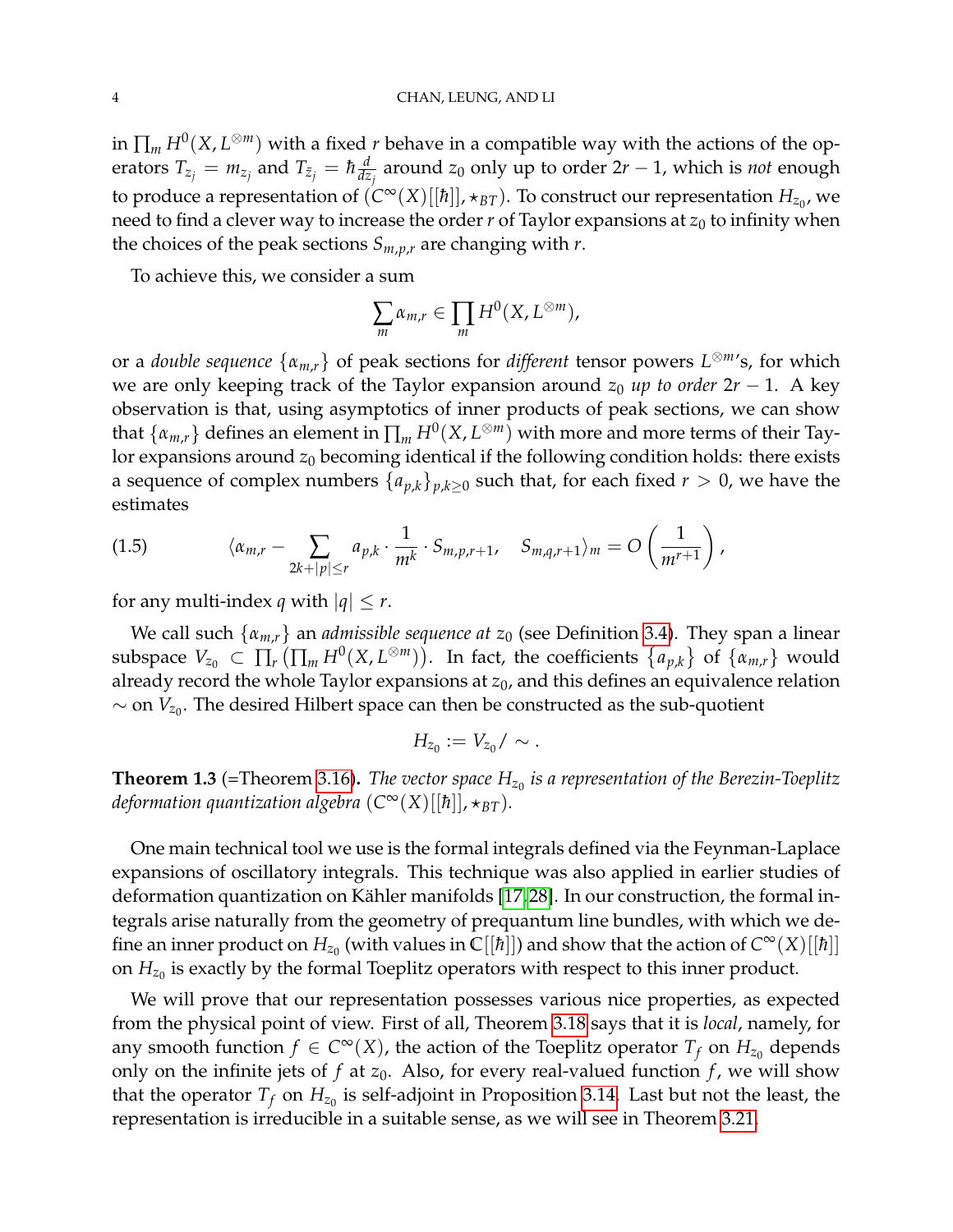In a sequel to this paper [\[7\]](#page-26-13), we extend Fedosov's quantization approach to construct a module sheaf over the sheaf of algebras of smooth formal functions under the Berezin-Toeplitz star product. The Hilbert space  $H_{z_0}$  will be seen as a subspace of the stalk of this module sheaf at  $z_0$  and we show that the  $H_{z_0}$ 's are related to each other via parallel transport by a Fedosov flat connection. In particular, the action of a smooth formal function *f* on  $H_{z_0}$  is the fiberwise holomorphic Bargmann-Fock action of the Taylor-Fedosov series of *f* on  $W_{z_0} := \widehat{\text{Sym}}(T^*X_{z_0})[[\hbar]]$ .

## **Acknowledgement.**

We thank Si Li and Siye Wu for useful discussions. The first named author thanks Martin Schlichenmaier and Siye Wu for inviting him to attend the conference GEOQUANT 2019 held in September 2019 in Taiwan, in which he had stimulating and very helpful discussions with both of them as well as Jørgen Ellegaard Andersen, Motohico Mulase, Georgiy Sharygin and Steve Zelditch.

K. Chan was supported by grants of the Hong Kong Research Grants Council (Project No. CUHK14302617 & CUHK14303019) and direct grants from CUHK. N. C. Leung was supported by grants of the Hong Kong Research Grants Council (Project No. CUHK14301117 & CUHK14303518) and direct grants from CUHK. Q. Li was supported by grants from National Science Foundation of China (Project No. 12071204), and Guangdong Basic and Applied Basic Research Foundation (Project No. 2020A1515011220).

## <span id="page-4-0"></span>2. THE FEYNMAN-LAPLACE THEOREM AND PERTURBATIONS OF THE BARGMANN-FOCK SPACE

In this section, we perform local computations which will be needed for proving Theorem [1.3.](#page-3-0) We will first introduce an extension of the Wick algebra by allowing negative powers of  $\hbar$ , and later consider a perturbation of the holomorphic Bargmann-Fock representation.

Throughout this paper, we will use the following notation for multi-indices: let  $I =$  $(i_1, \dots, i_n)$  and  $J = (j_1, \dots, j_m)$  then we set

$$
y^I := y_1^{i_1} \cdots y_n^{i_n}, \quad \bar{y}^I := \bar{y}_1^{j_1} \cdots \bar{y}_n^{j_m}.
$$

We also use the notations:  $|I| := i_1 + \cdots + i_n$  and  $I! := i_1! \cdots i_n!$ .

Let *I, J* be multi-indices. We assign a  $\mathbb{Z}$ -grading on  $\mathcal{W}_{\mathbb{C}^n}$  by letting the monomial  $\hbar^k y^I \bar{y}^J$ to have degree  $2k + |I| + |J|$ . There is an associated decreasing filtration on  $\mathcal{W}_{\mathbb{C}^n}$  given by the set  $(W_{\mathbb{C}^n})_k$  of power series in  $W_{\mathbb{C}}$  whose terms are all of degree  $\geq k$ . In a similar way, we can define a grading and filtration on both  $\mathcal{F}_{\mathbb{C}^n}$  and  $\mathbb{C}[\hbar]$ . Note that this grading is preserved by both the Wick product and the Bargmann-Fock action.

**Definition 2.1.** The *extended Wick algebra*  $\mathcal{W}_{\mathbb{C}^n}^+$  is defined as follows:

• Elements of  $\mathcal{W}_{\mathbb{C}^n}^+$  are given by power series, possibly with negative powers of  $\hbar$ ,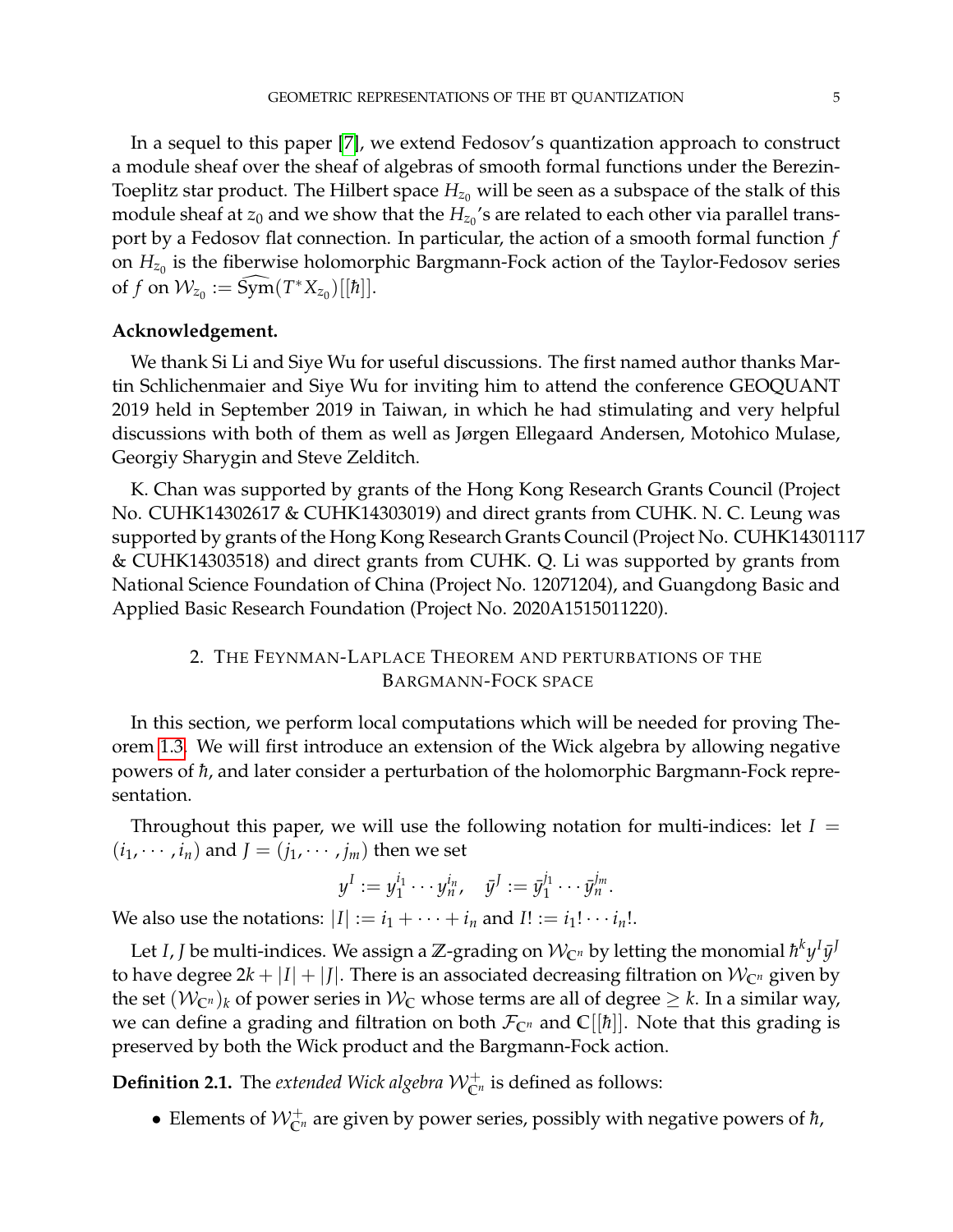- The degrees of terms of an element  $U \in \mathcal{W}_{\mathbb{C}^n}^+$  have a uniform lower bound which could be negative; equivalently, there exists  $k\geq 0$  so that every term in  $\hbar^k\cdot U$  has non-negative degree.
- For an element  $U \in \mathcal{W}_{\mathbb{C}^n}^+$ , there exists a finite number of terms for any given nonnegative total degree.

*Remark* 2.2. The definition of  $W_{\mathbb{C}^n}^+$  here is *different* from the one in [\[11,](#page-26-0) p. 224]; in that definition, monomials in  $\mathcal{W}_{\mathbb{C}^n}^+$  must have non-negative total degrees. Our extension will be important later for proving Theorem [3.21.](#page-20-0)

Note that  $\mathcal{W}_{\mathbb{C}^n}^+$  is closed under the Wick product. One reason for considering this extension is to allow the following exponentials:

**Example 2.3.** Let  $H \in (\mathcal{W}_{\mathbb{C}^n})_3$ , i.e., every term in *H* is of degree at least 3, then the following *classical* and  $\emph{quantum$  exponentials both live in  $\mathcal{W}_{\mathbb{C}^n}^+.$ 

$$
\exp(H/\hbar) = 1 + \frac{H}{\hbar} + \frac{1}{2!} \frac{H \cdot H}{\hbar^2} + \cdots,
$$
  

$$
\exp^{\star}(H/\hbar) = 1 + \frac{H}{\hbar} + \frac{1}{2!} \frac{H \star H}{\hbar^2} + \cdots
$$

 $\bf{Notation 2.4.}$  In this paper, we will use the notation  $e^{H/\hbar}$  to denote the classical exponential of  $H/\hbar$ .

We can define an extension  $\mathcal{F}_{\mathbb{C}^n}^+$  of the holomorphic Bargmann-Fock space  $\mathcal{F}_{\mathbb{C}^n}$  in a similar way. It is clear that there is a natural extended Bargmann-Fock action of  $\mathcal{W}_{\mathbb{C}^n}^+$  on  $\mathcal{F}_{\mathbb{C}^n}^+$ . The following lemma shows that the subspace  $\mathcal{F}_{\mathbb{C}^n}\subset \mathcal{F}_{\mathbb{C}^n}^+$  is closed under the action of elements in  $\mathcal{W}_{\mathbb{C}^n}^+$  of a special form.

<span id="page-5-1"></span> $L$ emma 2.5. *Suppose*  $H = \sum_{k,|I|\geq 0,|J|\geq 0} \hbar^k a_{k,I,J} \cdot y^I \bar{y}^J \in (\mathcal{W}_{\mathbb{C}^n})_3$  *has no purely holomorphic terms, i.e.,*  $a_{k,I,0} = 0$ *. Then*  $\mathcal{F}_{\mathbb{C}^n}$  *is closed under the action of*  $\exp(H/\hbar)$  *and*  $\exp^{\star}(H/\hbar)$ *.* 

*Proof.* Each  $\bar{y}^j$  in every monomial of *H*/ $\hbar$  acts as  $\hbar \frac{\partial}{\partial n}$ *∂<sub>y</sub>*<sup>*j*</sup>, and the *ħ* in this differential operator will cancel with the  $\hbar$  in the denominator. So the output can only have nonnegative powers of  $\hbar$ .

<span id="page-5-0"></span>**Lemma 2.6.** *The classical exponential*  $exp(H/\hbar)$ *, where*  $H \in (W_{\mathbb{C}^n})_3$ *, can also be written as a quantum exponential:*

$$
\exp(H/\hbar) = \exp^{\star}(H'/\hbar),
$$

with  $H' \in \mathcal{W}_{\mathbb{C}^n}^+$ . In particular,  $\exp(H/\hbar)$  is invertible in  $\mathcal{W}_{\mathbb{C}^n}^+$  and

$$
(\exp(H/\hbar))^{-1} = \exp^{\star}(-H'/\hbar).
$$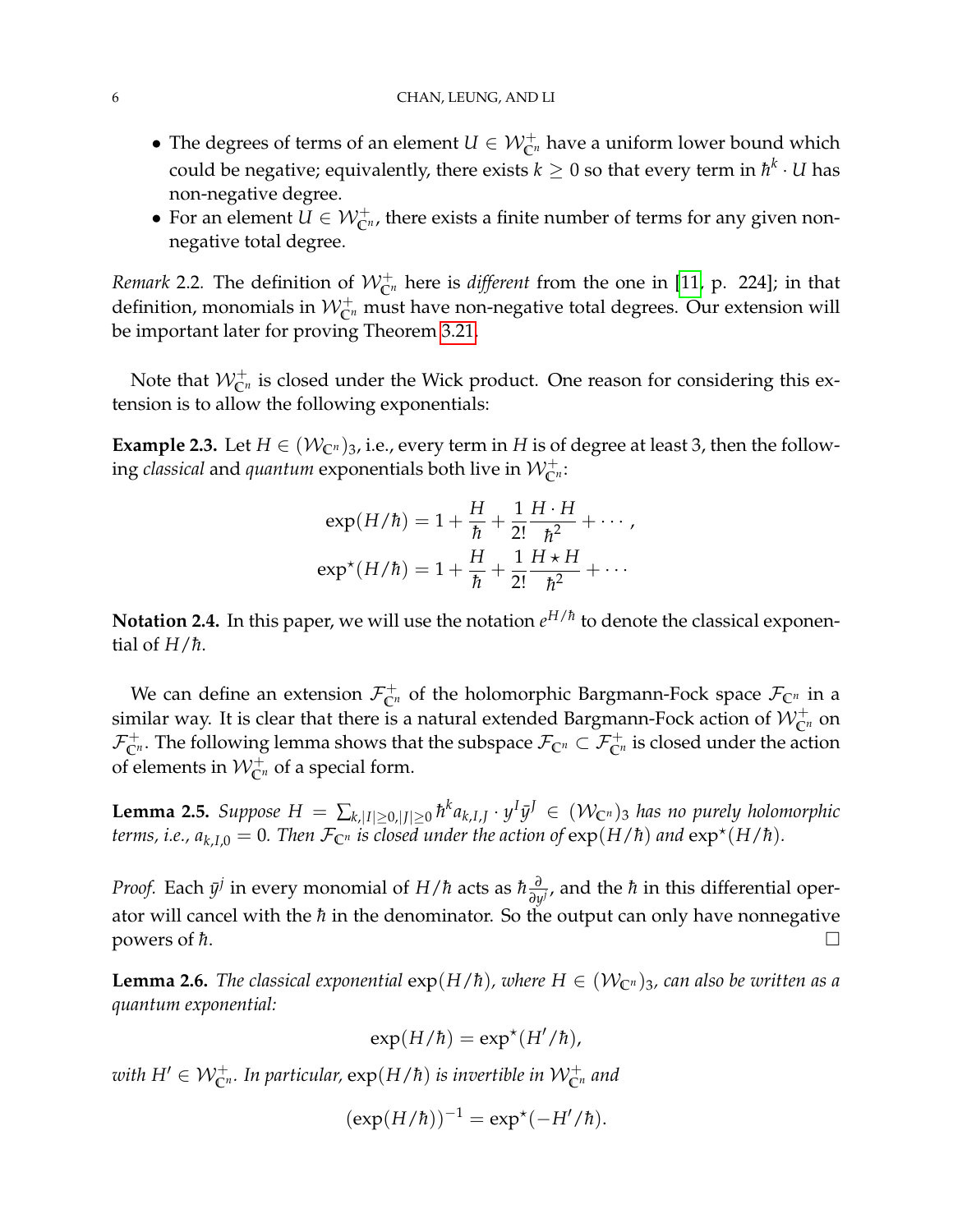*Proof.* Let  $A = \exp(H/\hbar) - 1 \in (W_{\mathbb{C}^n})_1$ . Then  $H'$  is defined via the following formal logarithm with respect to the quantum product  $\star$ :

$$
H' = \sum_{k=1}^{\infty} \frac{(-1)^{k+1}}{k} A^k,
$$

where  $A^k = A \star A \star \cdots \star A$  denotes the *k*-th power with respect to the quantum product. The fact that  $A \in (\mathcal{W}_{\mathbb{C}^n})_1$  implies that each term of  $H'$  is of positive degree, and in each degree there are only finitely many terms in  $H'$ , i.e.,  $H' \in \mathcal{W}_{\mathbb{C}'}^{\perp}$  $\overline{\mathbb{C}}^{n}$  .  $\Box$ 

### <span id="page-6-1"></span>2.1. **Formal Hilbert spaces.**

In the Kähler geometry setting, we cannot reduce to the local model of the Bargmann-Fock representation and will need to consider the effect of a non-flat metric. For this purpose, we need the following theorem:

<span id="page-6-0"></span>**Theorem 2.7** (Feynman-Laplace)**.** *Let X be a compact n-dimensional manifold (possibly with boundary), and let f be a smooth function attaining a unique minimum on X at an interior point*  $x_0 \in X$ , and assume that the Hessian of  $f$  is non-degenerate at  $x_0$ ; also, let  $\mu = \alpha(x) \cdot e^{g(x)} d^n x$ *be a top-degree form. Then the integral*

$$
I(\hbar):=\int_X\mu e^{-\frac{1}{\hbar}f(x)}=\int_X\alpha(x)\cdot e^{\frac{-f(x)+\hbar g(x)}{\hbar}}dx_1\cdots dx_n,
$$

has the following asymptotic expansion as  $\hbar\to 0^+$  :

$$
I(\hbar) \sim \sum_{k\geq 0} a_k \cdot \hbar^k,
$$

*where each coefficient a<sup>k</sup> is a sum of Feynman weights which depends only on the infinite jets of the functions f, g at the point*  $x_0$ *.* 

More explicitly, each *a<sup>k</sup>* is a sum over connected graphs of genus *k*. Recall that the genus of a graph  $\gamma$  is the sum of the genera of the vertices in  $\gamma$  (in our situation, each vertex has genus either 0 or 1, labeled by  $f(x)$  and  $g(x)$  respectively, since the integrand is  $e^{\frac{f(x)+\hbar g(x)}{\hbar}}$ ), and  $k = 1 - \chi(\gamma)$  where  $\chi(\gamma)$  denotes the Euler characteristic of  $\gamma$ . The propagator in the Feynman weights is given by the inverse of the Hessian of  $f$  at  $x_0$ . The following picture shows a Feynman graph:



Here every vertex labeled by *f* must be at least trivalent, and every vertex labeled by  $\hbar$  · *g* must be univalent. For more details on the Feynman-Laplace Theorem, we refer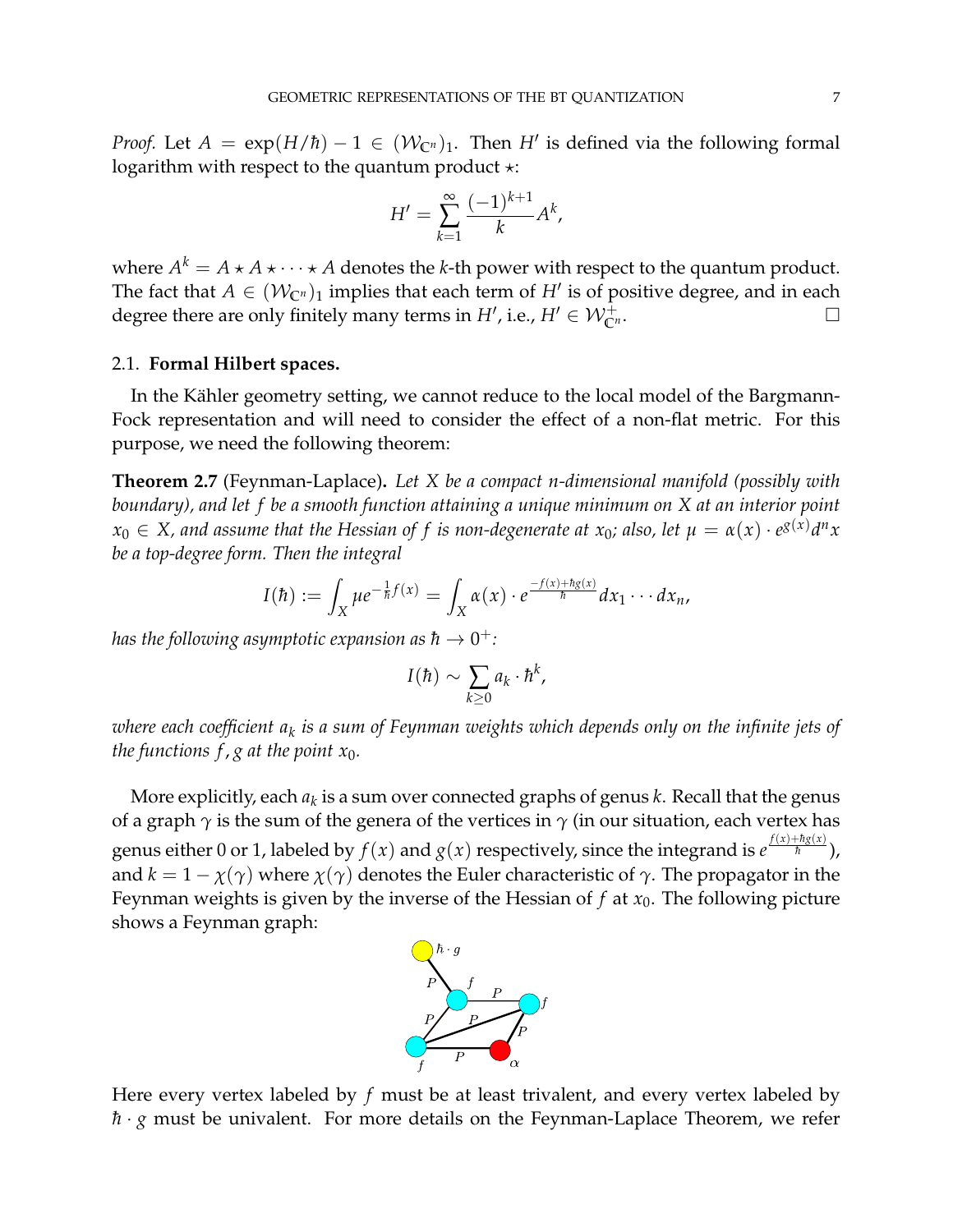the readers to Pavel Mnev's excellent exposition in [\[26\]](#page-26-14), and for a detailed exposition of Feynman graph computations, we refer the readers to [\[8\]](#page-26-15).

We will mainly apply the Feynman-Laplace Theorem to a function  $f(z, \bar{z})$  on a closed disk  $\mathbb{D}^{2n} \subset \mathbb{C}^n$  such that the origin  $0 \in \mathbb{D}^{2n}$  is the unique minimum of *f* and  $f(0) = 0$ . So, by taking an appropriate complex coordinate system  $z = (z_1, \dots, z_n)$  centered at 0, the Taylor expansion of *f* at the origin is given by

$$
f(z,\bar{z}) = |z|^2 + O(|z|^3).
$$

Theorem [2.7](#page-6-0) gives an asymptotic expansion of the following integral:

$$
\frac{(\sqrt{-1})^n}{\hbar^n}\int_{\mathbb{D}^{2n}}h(z,\overline{z})e^{\frac{-f(z,\overline{z})+\hbar\cdot g(z,\overline{z})}{\hbar}}dz_1d\overline{z}_1\cdots dz_nd\overline{z}_n.
$$

*Remark* 2.8*.* The above integral clearly depends on the radius of **D**2*<sup>n</sup>* , but its asymptotic expansion is actually independent of the radius.

Theorem [2.7](#page-6-0) implies that the asymptotic expansion of the above integral depends only on the Taylor expansions of the functions *f* , *g* and *h* at the origin. We can thus replace these functions by formal power series in  $W_{\mathbb{C}^n}$ , and define a formal integral:

<span id="page-7-0"></span>**Definition 2.9.** For  $\phi(y, \bar{y}) \in (W_{\mathbb{C}^n})_3$  and  $h(y, \bar{y}) \in W_{\mathbb{C}^n}$ , we define the following *formal integral*:

$$
\frac{1}{\hbar^n}\int h(y,\bar{y})\cdot e^{\frac{-|y|^2+\phi(y,\bar{y})}{\hbar}}\in\mathbb{C}[[\hbar]]
$$

via the Feynman rule in Theorem [2.7.](#page-6-0)

*Remark* 2.10*.* We omit the standard differential form ( √  $\overline{-1})^n dz_1 d\bar{z}_1 \cdots dz_n d\bar{z}_n$  in the notation of formal integral.

<span id="page-7-1"></span>**Lemma 2.11.** *The formal integral preserves the decreasing filtration on*  $W_{\mathbb{C}^n}$  *and*  $\mathbb{C}[[\hbar]]$ *; more*  $p$ recisely, if  $h(y,\bar{y})\in (\mathcal{W}_{\mathbb{C}^n})_k$ , then the formal integral lies in  $(\mathbb{C}[[\hbar]])_k$ .

*Proof.* The leading term of the formal integral

$$
\frac{1}{\hbar^n}\int h(y,\bar{y})\cdot e^{\frac{-|y|^2+\phi(y,\bar{y})}{\hbar}}\in\mathbb{C}[[\hbar]]
$$

is the same as that in the free case, i.e., when  $\phi = 0$ . Thus the leading term of the integral have the same degree as the leading degree of  $h(y, \bar{y})$ .

Using this formal integral, we can define a *Hilbert space in the formal sense*, namely, its Using this formal integral, we can define a *Hibert space in the*<br>inner product takes values in the formal Laurent series  $\mathbb{C}((\sqrt{\hbar}))$ :

 $\bf{Definition 2.12. On the  $\mathbb{C}((\sqrt{\hbar}))$ -vector space  $\mathcal{W}_{\mathbb{C}^n} \otimes_{\mathbb{C}[[\hbar]]} \mathbb{C}((\sqrt{\hbar}))$ , we define a complex$ *conjugation* by extending the complex conjugation on polynomials in **C***<sup>n</sup>* :

$$
(\sqrt{\hbar})^k a_{I,J} y^I \bar{y}^J \mapsto (\sqrt{\hbar})^k \bar{a}_{I,J} \bar{y}^I y^J.
$$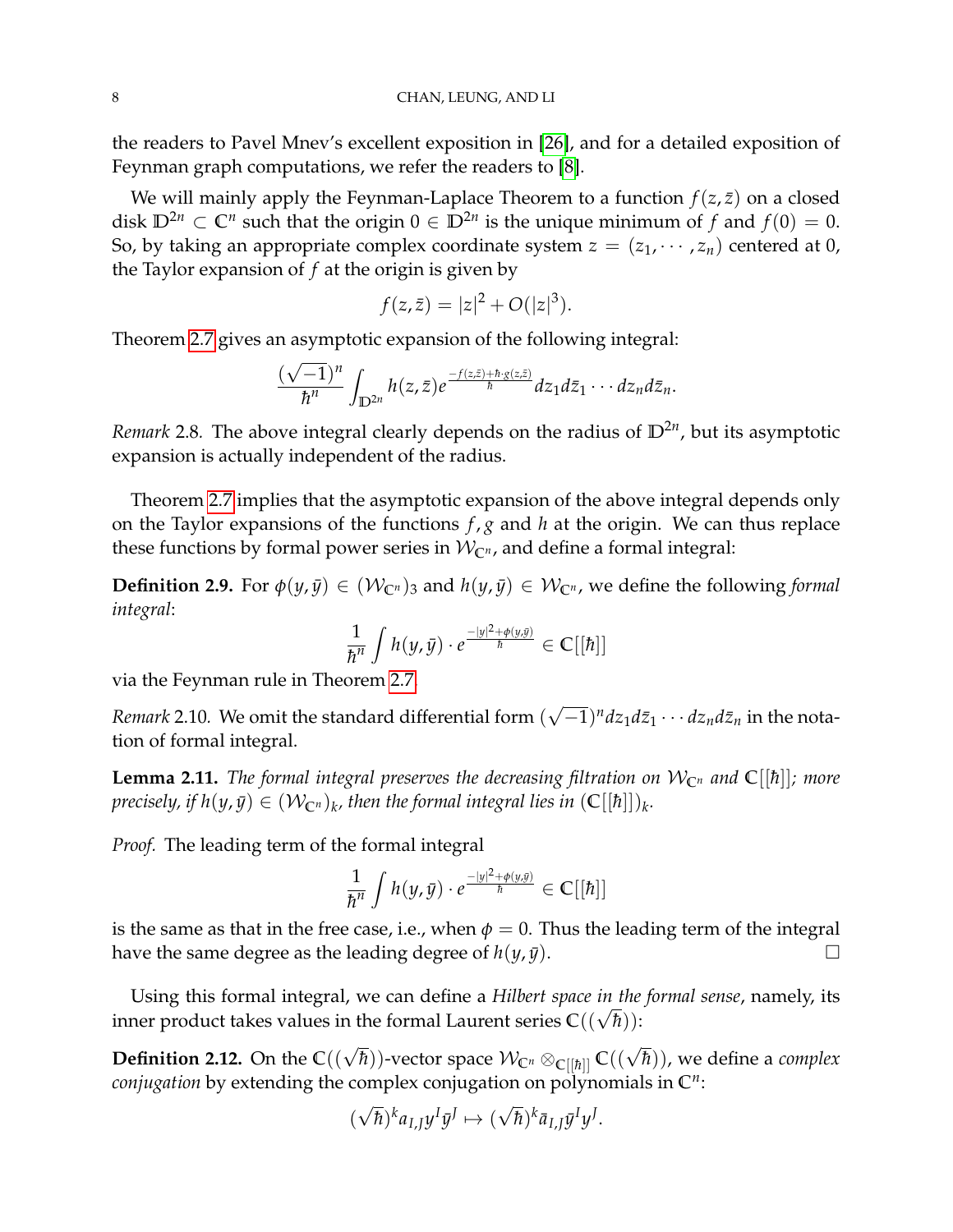$\text{Fix } \phi(y,\bar{y}) \in (\mathcal{W}_{\mathbb{C}^n})_3.$  Then for  $f,g \in \mathcal{W}_{\mathbb{C}^n}((\sqrt{\hbar})),$  we define their *formal inner product* as the following formal integral:

<span id="page-8-0"></span>(2.1) 
$$
\langle f, g \rangle := \frac{1}{\hbar^n} \cdot \int f \bar{g} \cdot e^{\frac{-|y|^2 + \phi(y, \bar{y})}{\hbar}},
$$

which is in turn defined using Feynman graph expansions as in Definition [2.9](#page-7-0) and takes which is in turn d<br>value in  $\mathbb{C}((\sqrt{\hbar})).$ 

The following are some simple properties of this formal inner product.

**Lemma 2.13.** *Suppose that*  $\phi$  *is* real, *i.e.*,  $\phi = \bar{\phi}$ . *Then the formal inner product* [\(2.1\)](#page-8-0) *is Hermitian, namely,*  $\langle f, g \rangle = \overline{\langle g, f \rangle}$ .

Lemma [2.11](#page-7-1) implies the following

**Corollary 2.14.** The formal inner product of  $f, g \in \mathcal{W}_{\mathbb{C}^n}^+$  is a formal power series in  $\hbar$ , i.e.,  $\langle f, g \rangle \in \mathbb{C}[[\hbar]]$ *.* 

*Remark* 2.15*.* We allow  $\phi$  to have *h*-dependence. In particular, the fact that  $\phi$  is of at least degree 3 guarantees that the graph expansion of  $(2.1)$  is valid. In the Kähler geometry setting, *f* will be given by the logarithm of the norm of a local holomorphic frame of the prequantum line bundle, and *g* will be the logarithm of the volume form.

The following lemma explains the reason for considering an extension of  $W_{\mathbb{C}^n}$  by  $\mathbb{C}((\hbar))$ :

<span id="page-8-1"></span>**Lemma 2.16.** *The holomorphic polynomials*

$$
\frac{y^I}{\sqrt{I!\hbar^{|I|}}}
$$

*form a basis of the formal Hilbert space, which is orthonormal modulo h, i.e.,* 

$$
\langle \frac{y^I}{\sqrt{I! \hbar^{|I|}}}, \frac{y^J}{\sqrt{J! \hbar^{|J|}}}\rangle = \delta_{I,J} + O(\hbar).
$$

*Proof.* The proof for the cases where  $I = J$  is obvious since the computation of the leading term is the same as that in the Bargmann-Fock space. For the cases where  $I \neq J$ , the terms *y<sup>I</sup>ȳ<sup>J</sup>* cannot be fully contracted using the quadratic part −|*y*|<sup>2</sup>/ħ. The "interaction" part  $e^{\phi/\hbar}$  needs to come in so that we can get a full contraction which takes value in **C**[[ħ]]. Notice that this contraction preserves the filtration induced by the grading on  $W_{\mathbb{C}^n}$  and  $\mathbb{C}[[\hbar]]$ . Now  $\frac{y^I}{\sqrt{2}}$  $\frac{y^I}{I! \hbar^{|I|}}$ ,  $\frac{\bar{y}^J}{\sqrt{J!}}$  $\frac{y'}{J!\hbar^{|J|}}$  have degree 0, and all terms in  $e^{\phi/\hbar}$  have degrees strictly greater than 0. The result follows.

<span id="page-8-2"></span>**Corollary 2.17.** *Given two different multi-indices*  $I \neq J$ *, we have the following asymptotics:* 

$$
\hbar^{-n}\int y^I\bar{y}^Je^{\frac{-|y|^2+\phi(y,\bar{y})}{\hbar}}=O(\hbar^{\max\{|I|,|J|\}}).
$$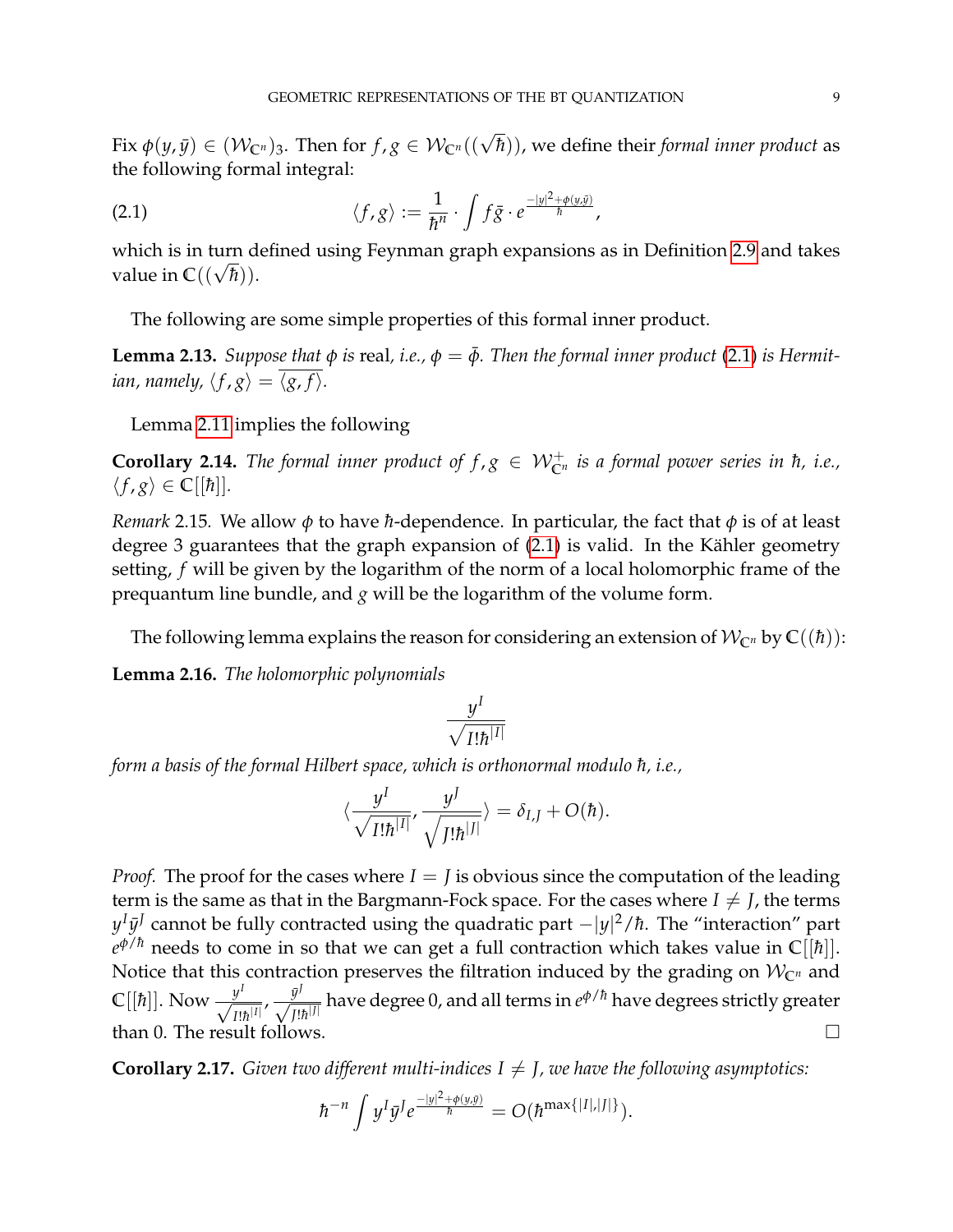Let  $\phi=\sum_{k,I,J} \hbar^k \phi_{k,I,J} y^I \bar{y}^J$  , and suppose  $\phi$  satisfies the property that  $\phi_{0,I,J}=0$  if either  $|I|=1$  or  $|J| = 1$ . Then we further have the refinement:

$$
\hbar^{-n}\int y^I\bar{y}^Je^{\frac{-|y|^2+\phi(y,\bar{y})}{\hbar}}=o(\hbar^{\max\{|I|,|J|\}}).
$$

*Proof.* Let  $K = (k_1, \dots, k_n)$  be the multi-index given by  $k_l = \max\{i_l, j_l\}$ ,  $1 \le l \le n$ . The worst scenario is when  $y^I\bar{y}^J$  together with terms in  $e^{\phi/\hbar}$  form a multiple of  $y^K\bar{y}^K$  so that we get full contraction. These terms coming from *e <sup>φ</sup>*/¯*<sup>h</sup>* must be a multiple of

<span id="page-9-0"></span>
$$
\hbar^{-l}\cdot y^{K-I}\bar{y}^{K-I}
$$

for some *l*. Thus the leading term of the integral in the statement is  $O(\hbar^{|K|-l})$ . If  $l \leq 0$ , then there is nothing to show since  $|K| - l \geq |K| \geq \max\{|I|, |J|\}$ . Thus we assume that  $l > 0$ . Since every monomial in  $\phi / \hbar$  contains at least one  $y^{i'}$ s, it follows that

$$
l \leq |K - I|.
$$

From Lemma [2.16,](#page-8-1) we know that

$$
\hbar^{-n}\int y^I\bar{y}^J\cdot\frac{1}{\hbar^l}y^{K-l}\bar{y}^{K-J}=\hbar^{-n}\int \frac{y^K\bar{y}^K}{\hbar^l}=O\left(\hbar^{|K|-l}\right).
$$

The statement follows since  $|K| - l \geq |K| - |K - I| = |I|$ , and also  $|K| - l \geq |J|$  by a similar argument. For the refinement under the additional condition on *φ*, we only need to notice that the inequality [\(2.2\)](#page-9-0) can be refined to

$$
l \leq \frac{|K - I|}{2} < |K - I|.
$$

We want to define the notion of orthogonal projection and formal Toeplitz operators using this formal inner product. To do so, we need the following technical theorem (which is also important in the sequel [\[7\]](#page-26-13) to this paper):

<span id="page-9-2"></span>**Theorem 2.18.** *Suppose*  $\phi \in (W_{\mathbb{C}^n})_3$  *contains no purely holomorphic monomials. For any*  $f \in \mathcal{W}_{\mathbb{C}^n}$ , there exists a unique  $O_f \in \mathcal{W}_{\mathbb{C}^n}$  such that

(1) For any  $s \in \mathcal{F}_{\mathbb{C}^n}$ , the element  $T_{O_f}(s) \in \mathcal{F}_{\mathbb{C}^n}$  satisfies the following equalities:

$$
\langle T_{O_f}(s), y^I \rangle = \langle f \cdot s, y^I \rangle,
$$

for every multi-index I; here  $T_{O_f}$  denotes the Bargmann-Fock action by  $O_f$ . (2) *IF f is a monomial, then the leading term of O<sup>f</sup> is exactly f , i.e.,*

<span id="page-9-1"></span>
$$
O_f = f + higher order terms.
$$

*Proof.* Given  $s \in \mathcal{F}_{\mathbb{C}^n}$ , suppose there exists  $s' \in \mathcal{F}_{\mathbb{C}^n}$  such that

(2.3) 
$$
T_{f \cdot e^{\phi/\hbar}}(s) = T_{e^{\phi/\hbar}}(s').
$$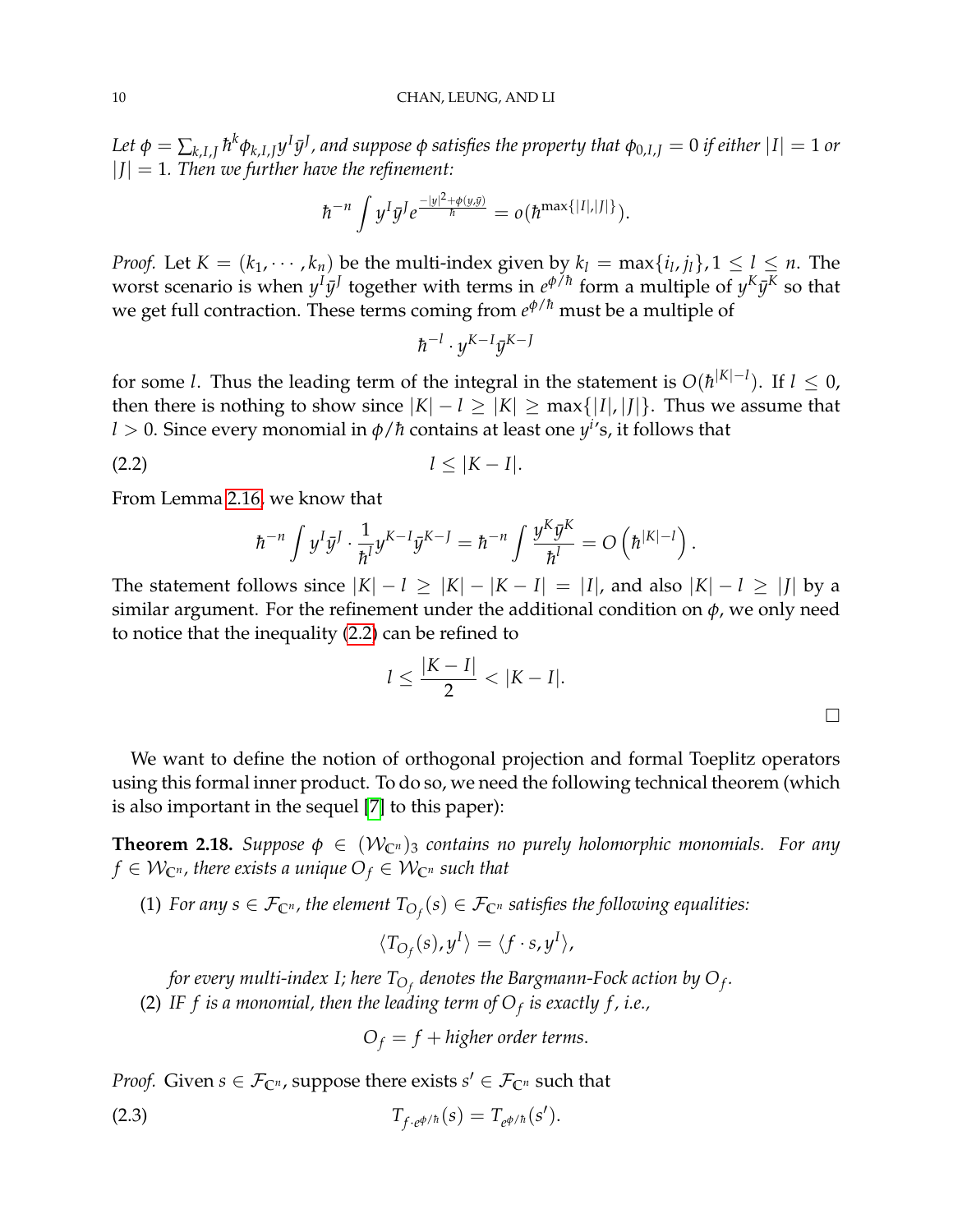There is the following straightforward computation:

$$
\int \left( e^{\phi/\hbar} \cdot s' \right) \cdot \bar{y}^I \cdot e^{-\frac{|y|^2}{\hbar}} = \int T_{e^{\phi/\hbar}}(s') \cdot \bar{y}^I \cdot e^{-\frac{|y|^2}{\hbar}}
$$
\n
$$
= \int T_{f \cdot e^{\phi/\hbar}}(s) \cdot \bar{y}^I \cdot e^{-\frac{|y|^2}{\hbar}}
$$
\n
$$
= \int \left( f \cdot e^{\phi/\hbar} \cdot s \right) \cdot \bar{y}^I \cdot e^{-\frac{|y|^2}{\hbar}}
$$

for any purely antiholomorphic monomial  $\bar{y}^I$ ; here the first equality follows from the fact that  $T_{e^{\phi/h}}(s')$  is the orthogonal projection of  $e^{\phi/h}\cdot s'$  with respect to the standard Gaussian measure. So for every multi-index *I*, we have

$$
\int s' \cdot \bar{y}^I \cdot e^{\frac{-|y|^2 + \phi(y,\bar{y})}{\hbar}} = \int f s \cdot \bar{y}^I \cdot e^{\frac{-|y|^2 + \phi(y,\bar{y})}{\hbar}}.
$$

Hence we only need to solve the equation [\(2.3\)](#page-9-1) for *s'*.

By Lemma 2.6*, e* $^{\phi/\hbar}$  is invertible under the Wick product and its inverse is:

$$
\left(e^{\phi/\hbar}\right)^{-1} = \exp^{\star}\left(-\sum_{k=1}^{\infty}\frac{(-1)^{k+1}}{k}(e^{\phi/\hbar}-1)^k\right).
$$

From the following expansion

$$
-\sum_{k=1}^{\infty} \frac{(-1)^{k+1}}{k} \left(e^{\phi/\hbar}-1\right)^k=-\sum_{k=1}^{\infty} \frac{(-1)^{k+1}}{k} \left(\frac{\phi}{\hbar}+\frac{1}{2!}\frac{\phi^2}{\hbar^2}+\cdots\right)^k,
$$

it is easy to see that each monomial in the expansion of  $(e^{\phi/\hbar})^{-1}$  satisfies the following property: in every  $\hbar^{-k}$  term, the antiholomorphic components must have degrees at least *k*. By a similar argument as in the proof of Lemma [2.5,](#page-5-1) we see that there is a well-defined action of  $(e^{\phi/\hbar})^{-1}$  on  $\mathcal{F}_{\mathbb{C}^n}$ .

Therefore we get the following explicit description of s':

(2.4) 
$$
s' = T_{(e^{\phi/h})^{-1}} \circ T_{f \cdot e^{\phi/h}}(s).
$$

The next step is to look at the term  $T_{f \cdot e^{\phi/h}}(s)$  more closely. According to [\(1.1\)](#page-1-2), we have

$$
f \cdot e^{\phi/\hbar} = e^{\phi/\hbar} \star f - \sum_{k \ge 1} \hbar^k C_k \left( e^{\phi/\hbar}, f \right).
$$

Since  $C_k(-,-)$  is a bi-differential operator, the term  $C_k\left(e^{\phi/\hbar},f\right)$  is still of the form  $e^{\phi/\hbar}$  ·  $g_k(y, \bar{y})$  for some  $g_k \in \mathcal{W}_{\mathbb{C}^n}$  and satisfies the condition that

leading degree of  $g_k$  – leading degree of  $f \geq k$ .

Thus by an induction on the degree, this procedure can be iterated, and we can find  $O_f \in \mathcal{W}_{\mathbb{C}^n}$  whose first terms are exactly  $f$  such that  $f \cdot e^{\phi/h} = e^{\phi/h} \star O_f$ . This implies that

(2.5) 
$$
T_{f \cdot e^{\phi/\hbar}}(s) = (T_{e^{\phi/\hbar}} \circ T_{O_f})(s).
$$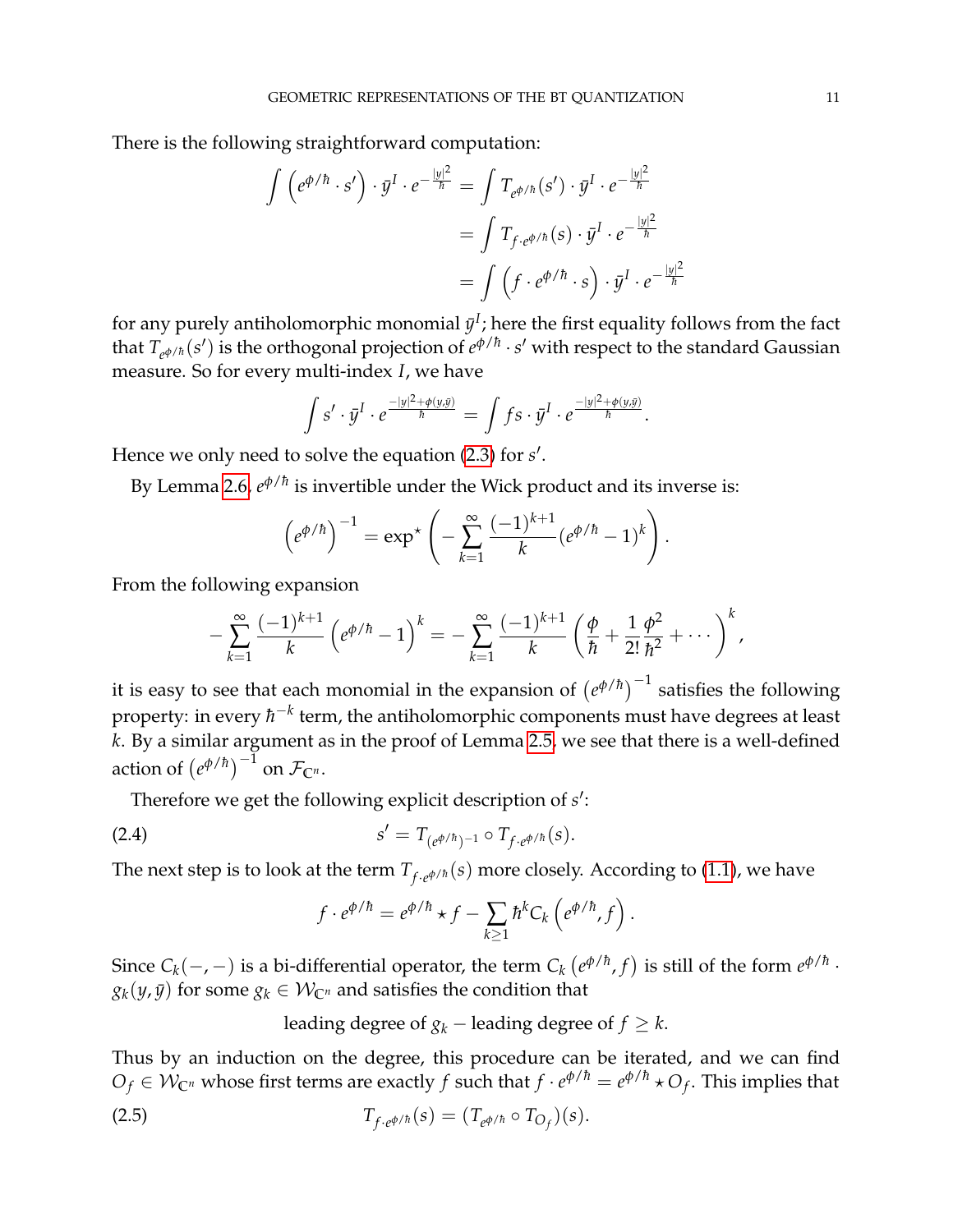In particular, we see that  $s' = T_{O_f}$ (*s*).

By the first statement of this theorem, we can make the following:

**Definition 2.19.** The *orthogonal projection operator*

$$
\pi_{\phi}: \mathcal{W}_{\mathbb{C}^n} \to \mathcal{F}_{\mathbb{C}^n} = \mathbb{C}[[y_1, \cdots, y_n]][[\hbar]].
$$

is defined by requiring that

$$
\langle f, y^I \rangle = \langle \pi_{\phi}(f), y^I \rangle
$$

for all multi-indices *I*; here  $\langle -, - \rangle$  is the inner product defined by equation [\(2.1\)](#page-8-0).

We can also define the formal Toeplitz operators:

**Definition 2.20.** The *formal Toeplitz operator*  $T_{\phi,f}$  associated to  $f \in \mathcal{W}_{\mathbb{C}^n}$  is defined as the composition of multiplication by *f* and the projection  $\pi_{\phi}$ :

$$
T_{\phi,f}:=\pi_{\phi}\circ m_f.
$$

Theorem [2.18](#page-9-2) gives an explicit algorithm to compute  $T_{\phi,f}$ : we only need to find  $O_f \in$  $W_{\mathbb{C}^n}$  associated to *f*, and then  $T_{\phi,f} = T_{O_f}$ . A simple observation is that if  $f = f(y)$  is a holomorphic power series, then  $T_f$  is simply the multiplication  $m_f$  since then  $O_f = f$ .

Here we give a description of the adjoint operator of a formal Toeplitz operator:

<span id="page-11-1"></span>**Lemma 2.21.** *Suppose*  $\phi \in \mathcal{W}_{\mathbb{C}^n}$  *is real, i.e.,*  $\phi = \bar{\phi}$ *. Then for any*  $f \in \mathcal{W}_{\mathbb{C}^n}$ *, the adjoint of* the formal Toeplitz operator  $T_{\phi,f}$  is given by  $T_{\phi,\bar{f}}.$  In particular,  $T_{\phi,f}$  is self-adjoint if and only if  $f \in \mathcal{W}_{\mathbb{C}^n}$  *is real.* 

*Proof.* According to the definition of formal Toeplitz operators, for any elements  $s_1, s_2 \in$  $\mathcal{F}_{\mathbb{C}^n}$ , we have

$$
\langle T_{\phi,f}(s_1), s_2 \rangle = \int T_{\phi,f}(s_1) \cdot \bar{s}_2 \cdot e^{\frac{-|y|^2 + \phi(y,\bar{y})}{\hbar}}
$$
  

$$
= \int f \cdot s_1 \cdot \bar{s}_2 \cdot e^{\frac{-|y|^2 + \phi(y,\bar{y})}{\hbar}}
$$
  

$$
= \int s_1 \cdot \overline{\bar{f} \cdot s_2} \cdot e^{\frac{-|y|^2 + \phi(y,\bar{y})}{\hbar}}
$$
  

$$
= \langle s_1, T_{\phi,\bar{f}}(s_2) \rangle.
$$

<span id="page-11-0"></span>2.2. **Local asymptotics via formal Hilbert space.**

Let  $\mathbb{D}^{2n} \subset \mathbb{C}^n$  be a ball centered at 0, with  $dvol_{\mathbb{D}^{2n}} := (\sqrt{-1})^n e^{\psi(z,\bar{z})} dz_1 d\bar{z}_1 \cdots dz_n d\bar{z}_n$ the volume form. For every smooth function  $f$  on  $\mathbb{D}^{2n}$ , we will let  $J_f\in\mathcal{W}_{\mathbb{C}^n}$  denote the Taylor expansion of *f* at the origin:

$$
J_f := \sum_{I,J \geq 0} \frac{1}{I!J!} \frac{\partial^{|I|+|J|} f}{\partial z^I \partial \bar{z}^J} (0) y^I \bar{y}^J.
$$

 $\Box$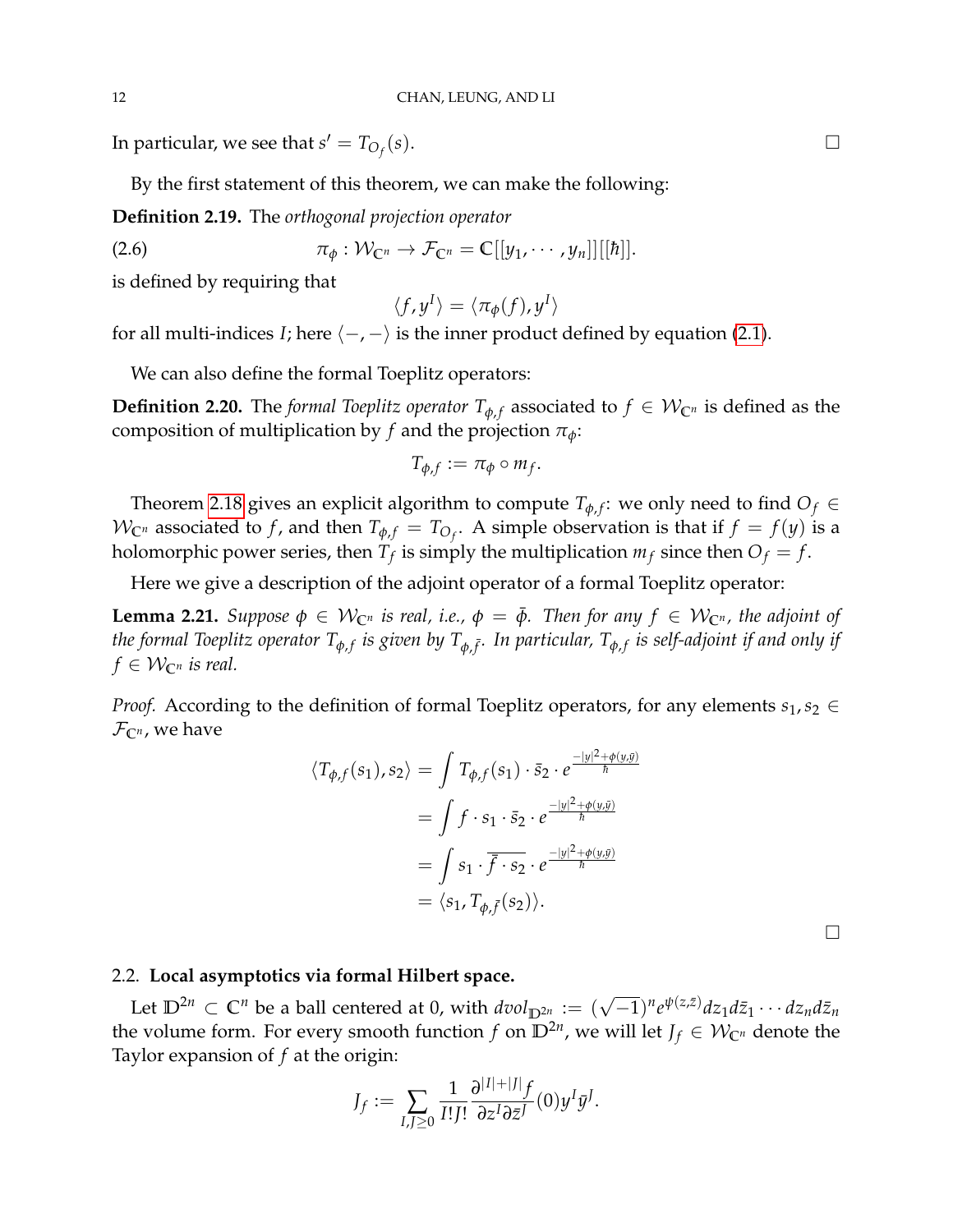The previous algebraic computations together with the Feynman-Laplace Theorem [2.7](#page-6-0) give the following asymptotics as  $\hbar \to 0^+$ :

<span id="page-12-1"></span>**Theorem 2.22.** *Suppose*  $\varphi(z,\bar{z})$  *is a smooth function on*  $\mathbb{D}^{2n}$  *which attains its unique minimum at the origin. Let f* , *ϕ*,*s be functions on* **D**2*<sup>n</sup> such that* ¯*∂s* = 0*, ϕ has a unique minimum at the origin and satisfies*

<span id="page-12-2"></span>(2.7) 
$$
J_{\varphi} = |y|^2 + \sum_{I,J\geq 2} \frac{1}{I!J!} \frac{\partial^{|I|+|J|} \varphi}{\partial z^I \partial \bar{z}^J} (0) y^I \bar{y}^J.
$$

*There exist complex numbers ak*,*<sup>I</sup> so that for every fixed multi-index J, we have the following asymptotics as*  $\hbar \rightarrow 0$ :

<span id="page-12-0"></span>
$$
(2.8) \qquad \frac{1}{\hbar^n}\int_{\mathbb{D}^{2n}}\left(f\cdot s-\sum_{2k+|I|\leq r}\frac{1}{\hbar^k}a_{k,I}z^I\right)\cdot \bar{z}^Je^{-\frac{\varphi(z,\bar{z})}{\hbar}}dvol_{\mathbb{D}^{2n}}=O(\hbar^{r+1}).
$$

*In particular, these ak*,*<sup>I</sup> 's only depend on the Taylor expansions of f* ,*s*, *ϕ and ψ at the origin.*

*Proof.* We define a function  $\phi = |z|^2 - \phi(z,\bar{z}) + \hbar\psi(z,\bar{z})$ . Then we define  $a_{k,I}$ 's via the following equation:

$$
\sum_{k,|I|\geq 0} a_{k,I} \hbar^k \cdot z^I = T_{(e^{J_{\phi}/\hbar})^{-1}} \circ T_{J_f \cdot e^{J_{\phi}/\hbar}}(J_s).
$$

From Theorem [2.7,](#page-6-0) we have, for any  $\bar{z}^J$ , the following equality of asymptotic  $\hbar$ -expansions

$$
\frac{1}{\hbar^n}\cdot\int_{\mathbb{D}^{2n}}f\cdot s\cdot\bar{z}^Je^{-\frac{\varphi(z,\bar{z})}{\hbar}}dvol_{\mathbb{D}^{2n}}=\frac{1}{\hbar^n}\int J_f\cdot J_s\cdot\bar{y}^Je^{\frac{-|y|^2+J_\phi}{\hbar}}.
$$

On the other hand, there is the following identity by Theorem [2.18:](#page-9-2)

$$
\frac{1}{\hbar^n}\int J_f\cdot J_s\cdot\bar{y}^Je^{\frac{-|y|^2+J_\phi}{\hbar}}=\frac{1}{\hbar^n}\int\bigg(\sum_{k,|I|\geq 0}a_{k,I}\hbar^k\cdot y^I\bigg)\cdot\bar{y}^Je^{\frac{-|y|^2+J_\phi}{\hbar}}.
$$

Now equation [\(2.8\)](#page-12-0) follows from Corollary [2.17](#page-8-2) since the truncated higher order terms will only contribute to integrals of type  $o(h^{r+1})$ ).  $\qquad \qquad \Box$ 

#### 3. GEOMETRIC REPRESENTATIONS OF THE BEREZIN-TOEPLITZ QUANTIZATION

In this section, we construct a family of representations of the Berezin-Toeplitz deformation quantization on a Kähler manifold X parametrized by its points, and describe some basic properties such as locality and irreducibility.

The organization of this section is as follows: In Section [3.1,](#page-13-0) we use  $\mathbb{C}^n$  as the motivating example to illustrate the idea behind the general definition of admissible sequences. In Section [3.2,](#page-14-0) we construct representations of the Berezin-Toeplitz deformation quantization using peak sections (whose properties are reviewed in Appendix [A\)](#page-21-0), which reduce the proof of Theorem [1.3](#page-3-0) to the local computations in Section [2.](#page-4-0) In Section [3.3,](#page-18-2) we prove locality and (modified) irreducibility of our representations.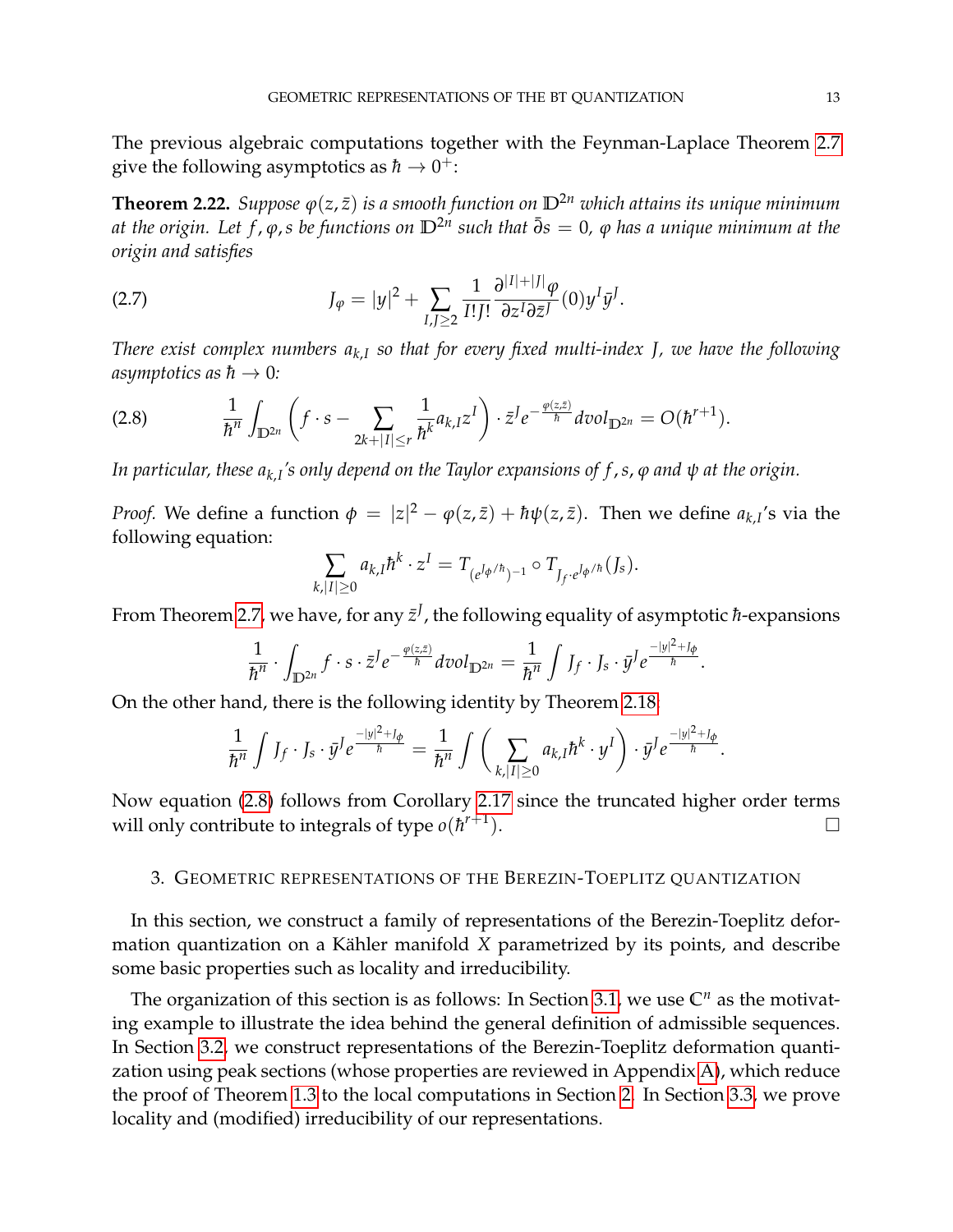# <span id="page-13-0"></span>3.1. Admissible sequences on  $\mathbb{C}^n$ .

Recall that the prequantum line bundle *L* on **C***<sup>n</sup>* is trivialized by a global holomorphic frame **1**. The Hermitian inner product of *L* <sup>⊗</sup>*<sup>m</sup>* under this trivialization is given by

$$
h^m(\mathbb{1}^{\otimes m}, \mathbb{1}^{\otimes m})=e^{-m\cdot|z|^2}.
$$

We would like to define an action of  $C^\infty(\mathbb C^n)[[\hbar]]$  on  $\mathcal F_{\mathbb C^n}$  such that its restriction to polynomials is exactly the Bargmann-Fock action. To do this, we first apply asymptotic analysis to give an equivalent description of  $\mathcal{F}_{\mathbb{C}^n}$ .

First of all, we consider the vector space

$$
V := \prod_{r \geq 0} \left( \prod_{m \geq 0} H^0(\mathbb{C}^n, L^{\otimes m}) \right),
$$

an element of which is a double sequence  $\alpha = (\alpha_{m,r})$  with  $\alpha_{m,r} \in H^0(\mathbb C^n, L^{\otimes m}).$ 

We also consider the map

(3.1) 
$$
F: \mathcal{F}_{\mathbb{C}^n} \to V, \quad a = \sum_{k,I} a_{k,I} \hbar^k z^I \mapsto \alpha = \{\alpha_{m,r}\},
$$

defined by setting

<span id="page-13-1"></span>
$$
\alpha_{m,r}:=\left(\sum_{2k+|I|\leq r}m^{-k}\cdot a_{k,I}z^I\right)\otimes\mathbb{1}^m\in H^0(\mathbb{C}^n,L^{\otimes m}).
$$

If the element in  $\mathcal{F}_{\mathbb{C}^n}$  is of the form  $\sum_I a_I z^I$ , i.e., it does not include  $\hbar$ , then each  $\alpha_{m,r}$  is a holomorphic section of *L* <sup>⊗</sup>*<sup>m</sup>* which is a polynomial of degree ≤ *r* truncated from *α* under the trivialization  $\mathbb{1}^{\otimes m}$ . For general elements*,*  $\hbar^k$  is mapped to  $1/m^k$  in the corresponding components of the double sequence.

We now consider an action of smooth functions on the image of the map [\(3.1\)](#page-13-1). Let *f* be any smooth function on **C***<sup>n</sup>* . It is clear that the Toeplitz operator *T<sup>f</sup>* ,*<sup>m</sup>* is in general not well-defined since  $\mathbb{C}^n$  is noncompact. We apply the asymptotic analysis in Section [2.2](#page-11-0) to obtain the following

<span id="page-13-2"></span>**Proposition 3.1.** Let f be any smooth function on  $\mathbb{C}^n$ , and let  $F(a) = \{\alpha_{m,r}\}\$ be defined as  $a$ bove. Then there exists  $b = \sum_{k,I} \hbar^k b_{k,I} z^I \in \mathcal{F}_{\mathbb{C}^n}$  with  $F(b) = \{\beta_{r,m}\}$ , satisfying the following *asymptotics as m*  $\rightarrow \infty$ *:* 

<span id="page-13-3"></span>(3.2) 
$$
m^n \cdot \int_{\mathbb{C}^n} (f \cdot \alpha_{m,r} - \beta_{m,r}) \cdot \bar{z}^J \cdot e^{-m \cdot |z|^2} = O\left(\frac{1}{m^{r+1}}\right)
$$

*for every fixed r*  $\geq$  0 *and multi-index J. In particular, the formal power series b*  $\in$   $\mathcal{F}_{\mathbb{C}^n}$  *is uniquely determined by α and the Taylor expansion of f at the origin* 0 ∈ **C***<sup>n</sup> .*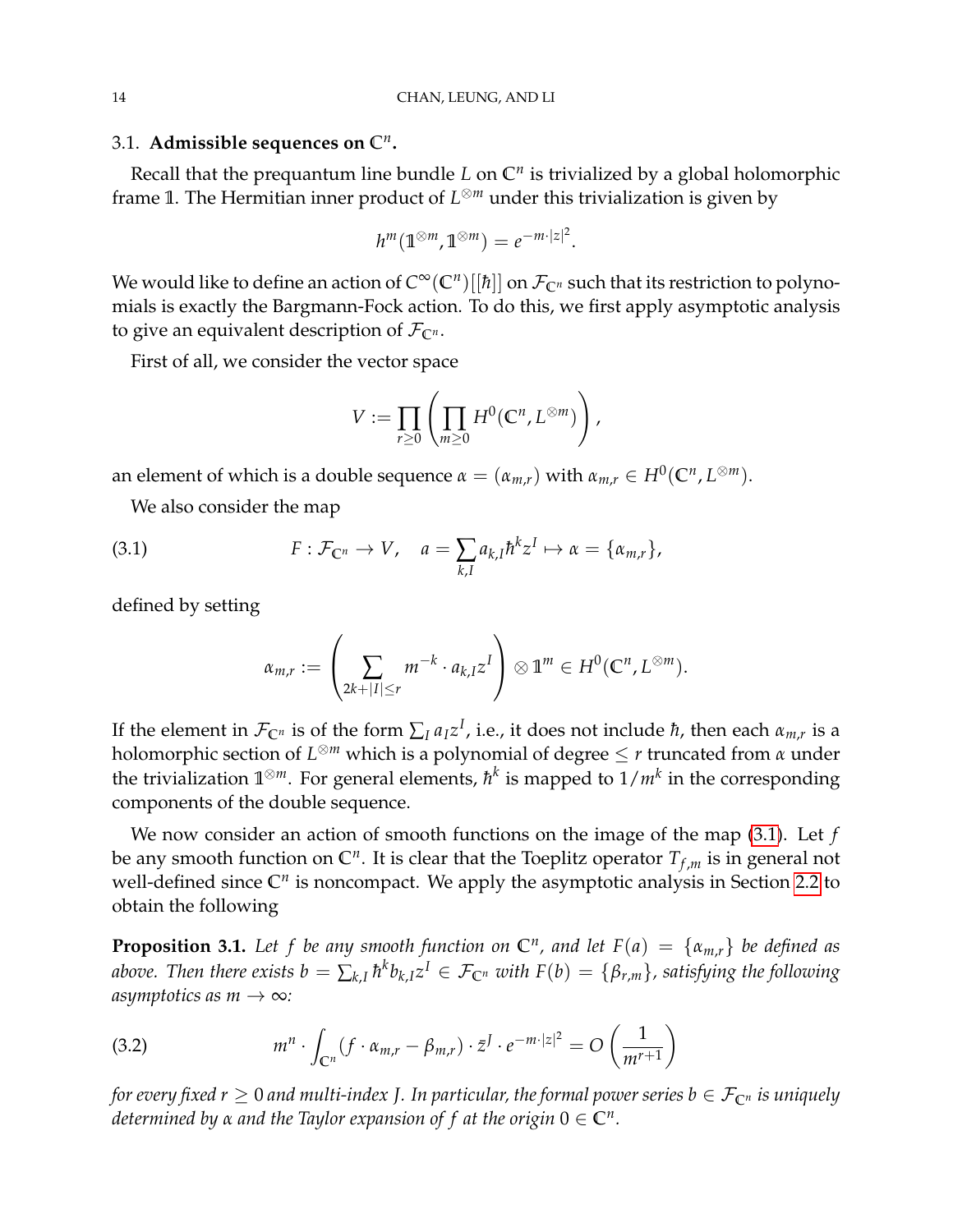*Proof.* Explicitly, we need to prove the following:

$$
m^n \cdot \int_{\mathbb{C}^n} (f \cdot \alpha_{m,r} - \sum_{2k+|I| \leq r} \frac{1}{m^k} \cdot b_{k,I} z^I) \cdot \bar{z}^I \cdot e^{-m \cdot |z|^2} = O\left(\frac{1}{m^{r+1}}\right).
$$

Since  $\alpha_{m,r}$ 's are truncated from the same formal power series, we see that  $\{f \cdot \alpha_{m,r}\}$  has the same property. Thus the result follows from Theorem [2.22.](#page-12-1)

**Example 3.2.** Let us consider the simplest example where  $n = 1$ , and let  $a = z$ . Then the double sequence  $\{\alpha_{m,r}\}$  is explicitly defined by  $\alpha_{m,r} := z \otimes \mathbb{1}^m$ . Let  $f = \bar{z}$ , then a simple computation of the Wick ordering gives ¯*h ∂*  $\frac{\partial}{\partial z}(z) = \hbar$ . It follows that

$$
b_{k,I} = \begin{cases} 1, & (k,I) = (1,0), \\ 0, & otherwise. \end{cases}
$$

We can interpret Proposition [3.1](#page-13-2) as follows. Let  $T_{f,m}$  denote the Toeplitz operators on  $H^0(\mathbb{C}^n,L^{\otimes m})$  associated to the function  $f$  , then the double sequence  $\{T_{f,m}(\alpha_{m,r})\}\in V$  can be "approximated" by a vector in the image of *F*. To make this precise, we define the subspace of *admissible sequences*  $V_0 \subset V$ :

 $\bf{Definition 3.3.}$  We call  $\alpha = \{\alpha_{m,r}\} \in V$  an *admissible sequence* if there exists  $b = \sum_{k,l} b_{k,l} \hbar^k z^I \in V$  $\mathcal{F}_{\mathbb{C}^n}$  with  $F(b) = \{\beta_{r,m}\}\$  such that, for every fixed  $r > 0$ , we have

$$
m^{n} \cdot \int_{\mathbb{C}^n} (\alpha_{m,r} - \beta_{m,r}) \cdot \bar{z}^J \cdot e^{-m \cdot |z|^2} = O\left(\frac{1}{m^{r+1}}\right)
$$

for any multi-index *J*.

It is clear that there are inclusions  $F(V)$  ⊂  $V_0$  ⊂  $V$ . Furthermore, there is a natural equivalence relation  $\sim$  on *V*: If  $\alpha_i \in V_0$ ,  $i = 1, 2$  are two admissible sequences with  $b_i$ their corresponding elements in  $\mathcal{F}_{\mathbb{C}^n}$  respectively, then we say  $\alpha_1$  is equivalent to  $\alpha_2$  if  $b_1 = b_2 \in \mathcal{F}_{\mathbb{C}^n}$ .

#### <span id="page-14-0"></span>3.2. **Construction of the representation.**

For a general compact Kähler manifold X equipped with a prequantum line bundle *L*, we define

$$
V := \prod_{r \geq 0} \left( \prod_{m \geq 0} H^0(X, L^{\otimes m}) \right)
$$

as before. The situation is more complicated than **C***<sup>n</sup>* because *L* is non-trivial and there are no obvious global holomorphic sections analoguous to  $z^I\otimes \mathbb{1}^m$  on  $\mathbb{C}^n.$  The best replacement (or approximation) for the polynomial sections on **C***<sup>n</sup>* are given by so-called *peak sections*, with which we can define double sequences of holomorphic sections with asymptotic properties similar to equation [\(3.2\)](#page-13-3):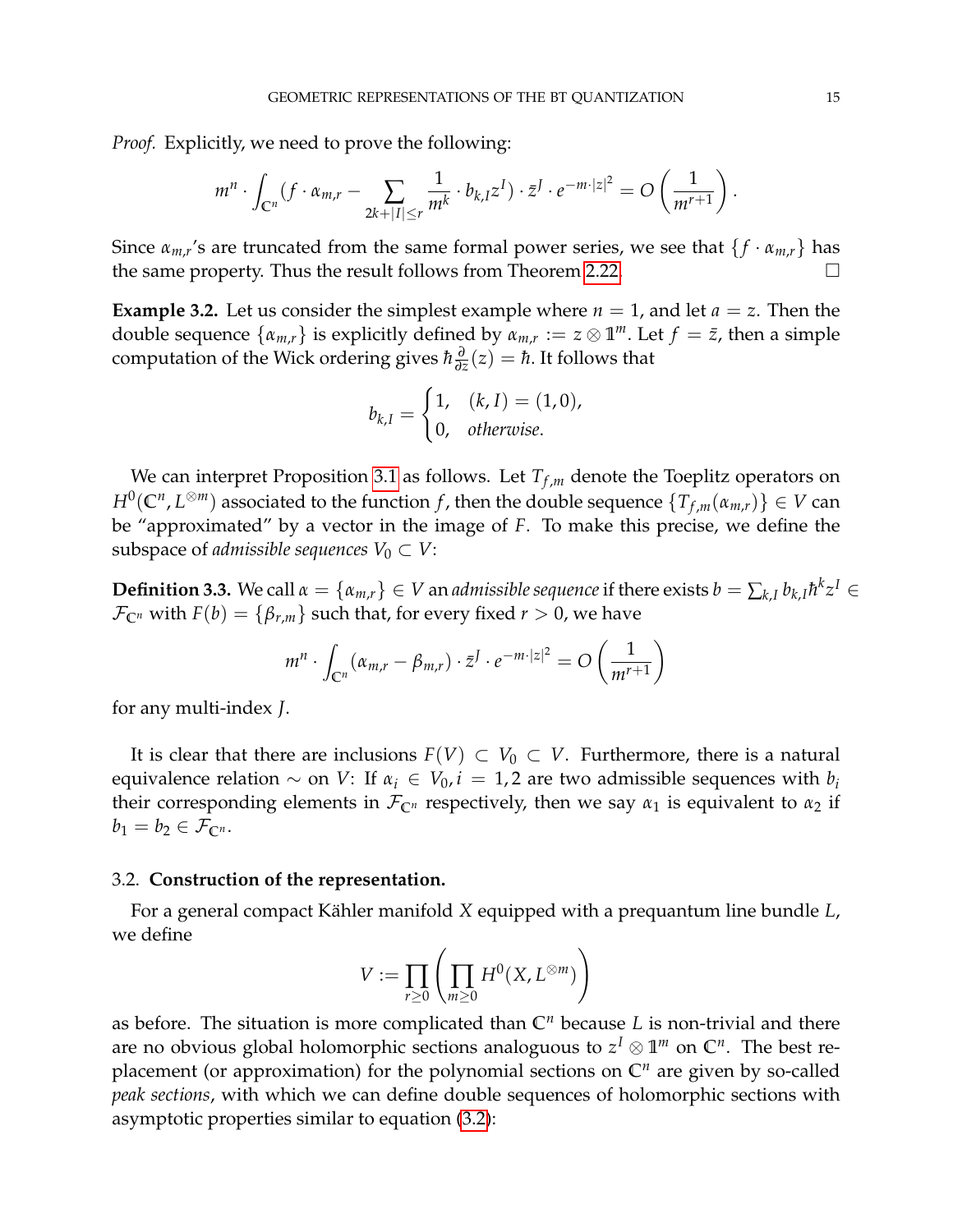<span id="page-15-0"></span>**Definition 3.4.** For every point  $z_0 \in X$ , we fix a set  $\{S_{m,p,r}\}$  of normalized peak sections centered at *z*<sub>0</sub>, as introduced in Section [A.](#page-21-0) A sequence of holomorphic sections *α* = {*αm*,*<sup>r</sup>* ∈ *H*<sup>0</sup> (*X*, *L* <sup>⊗</sup>*m*)}, regarded as an element in *V*, is called an *admissible sequence at*  $z_0$  if it satisfies the following two conditions:

(1) For every fixed *r*, the norm of the sequence  $\{\alpha_{m,r}\}_{m>0}$  has a uniform bound:

$$
||\alpha_{m,r}||_m\leq C_r.
$$

(2) There is a sequence of complex numbers  $\{a_{p,k}\}_{p,k\geq 0}$  such that, for each fixed  $r > 0$ , we have

(3.3) 
$$
\langle \alpha_{m,r} - \sum_{2k+|p| \leq r} a_{p,k} \cdot \frac{1}{m^k} \cdot S_{m,p,r+1}, \quad S_{m,q,r+1} \rangle_m = O\left(\frac{1}{m^{r+1}}\right),
$$

<span id="page-15-1"></span>for any multi-index *q* with  $|q| \leq r$ .

We define the subspace  $V_{z_0} \subset V$  as the C-linear span of admissible sequences at  $z_0$ .

Equation [\(3.3\)](#page-15-1) is the analogue of equation [\(3.2\)](#page-13-3) in the flat case. According to Lemma [A.9,](#page-24-0) the coefficients *ap*,*<sup>k</sup>* are uniquely determined.

*Remark* 3.5*.* The index *r* in admissible sequences corresponds to the degree in the Wick algebra and Bargmann-Fock space.

The complex numbers  $\{a_{p,k}\}\$  are called the *coefficients* of the admissible sequence  $\alpha$ . Note that they are independent of both the tensor power *m* and the *weight index r*. The coefficients define a natural equivalence relation  $\sim$  on  $V_{z_0}$ , namely,  $\alpha$  is equivalent to  $\beta$ (denoted as  $\alpha \sim \beta$ ) if and only if the coefficients of  $\alpha - \beta$  are all 0.

*Remark* 3.6*.* It follows from this definition that, for each fixed *r*, even if we change finitely many terms of the double sequence  $\{\alpha_{m,r}\}\$ , its equivalence class remains the same (cf. direct limits).

The vector space we would like to construct is then simply the quotient by this equivalence relation:

$$
H_{z_0}:=V_{z_0}/\sim.
$$

It follows from asymptotics of inner products of peak sections  $S_{m,p,r}$ 's as  $m \to \infty$  and equation [\(3.3\)](#page-15-1) that  $H_{z_0}$  is a formal Hilbert space.

*Remark* 3.7. The vector space  $H_{z_0}$  is defined as a sub-quotient, instead of just as a linear span of peak sections. This is because in general Toeplitz operators do *not* preserve the space of peak sections.

We now give some examples of admissible sequences: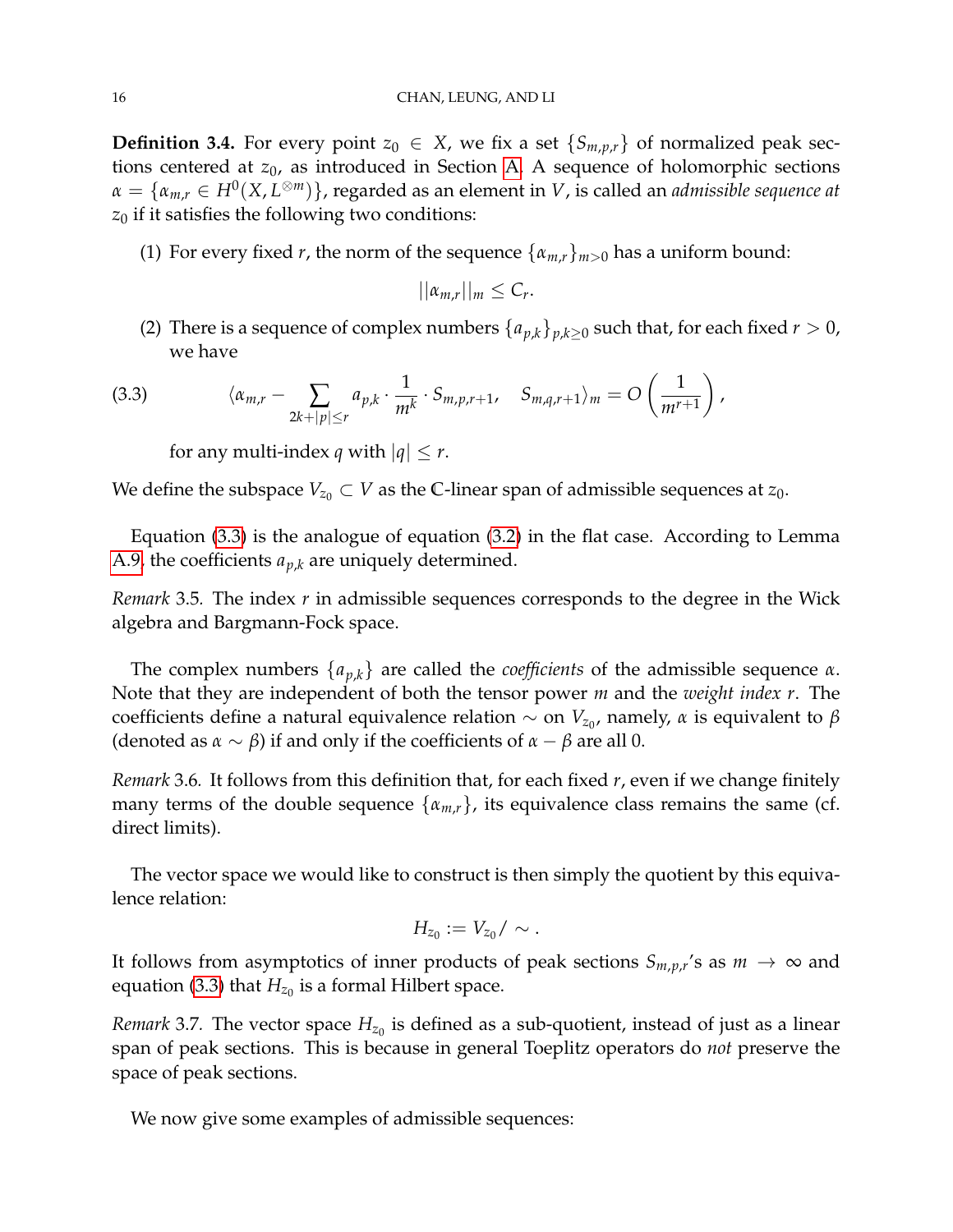<span id="page-16-0"></span>**Example 3.8.** Suppose we fix any multi-index *q*. Then we define an admissible sequence *α* as follows: we let *αm*,*<sup>r</sup>* := 0 if *m* is too small and there is no (normalized) peak section of *L*<sup>⊗*m*</sup> corresponding to the index *r*, and let  $α_{m,r} = S_{m,q,r+1}$  be simply the normalized peak section. It is then easy to see that this is indeed an admissible sequence with coefficients  $a_{p,r} = 0$  if  $(p,r) \neq (q, 0)$  and  $a_{q,0} = 1$ .

**Example 3.9.** We give an example of equivalent admissible sequences. Let *α* be the admissible sequence as in the previous example. We now construct a sequence also consisting of normalized peak sections similar to *α* but with a higher order error term. Namely, we let  $\beta = {\beta_{m,r}}$  be the admissible sequence given by  $\beta_{m,r} = S_{m,q,r+2}$ . It is easy to show that *α* ∼ *β*.

It is not difficult to see that the admissible sequences in Example [3.8](#page-16-0) form a basis of  $V_{z_0}$ as a C-vector space, and thus every vector can be written as  $\{a_{p,k}\}\$ . More precisely, we have the following lemma:

**Lemma 3.10.** *We have the following isomorphism of* **C***-vector spaces:*

(3.4) 
$$
H_{z_0} \cong \mathbb{C}[[y_1,\cdots,y_n]][[\hbar]].
$$

*Proof.* The above isomorphism is given by  $\{a_{p,k}\} \mapsto \sum_{p,k} a_{p,k} \cdot \hbar^k y^p$ .

*Remark* 3.11*.* The isomorphism in the above lemma depends on a choice of *K*-coordinates centered at  $z_0$ , and thus is unique only up to a  $U(n)$ -transformation.

Now for every sequence of operators  $\{A_m\}_{m\geq 0}$ , where  $A_m \in \text{End}(H^0(X, L^{\otimes m}))$ , we have an obvious action on *V*:

<span id="page-16-2"></span>
$$
\{\alpha_{m,r}\}\mapsto\{A_m(\alpha_{m,r})\}.
$$

We apply this to the sequence of Toeplitz operators  ${T_{f,m}}_{m\geq0}$  associated to any given smooth function  $f \in C^{\infty}(X)$ .

<span id="page-16-1"></span>**Lemma 3.12.** *Suppose that*  $\alpha = {\alpha_{m,r}}$  *is an admissible sequence. Then*  $\{T_{f,m}(\alpha_{m,r})\}$  *is also an admissible sequence for any smooth function f .*

*Proof.* We consider the sequence  $T_f(\alpha) := \{T_{f,m}(\alpha_{m,r})\}_{m,r\geq 0}$ . First of all, since the operator norm of  $T_{f,m}$  is bounded by  $||f||_{\infty}$  for any fixed  $r > 0$ , the sequence  $\{T_{f,m}(\alpha_{m,r})\}_{m>0}$  has bounded norm.

To show that *Tf*(*α*) satisfies the second asymptotic property, we split the integral which defines that property into two parts: one inside the disk  $\{\rho(z) < 1\}$  and the other outside:

$$
m^{n} \int_{X} h^{m}(T_{f,m}(\alpha_{m,r}), S_{m,p,r+1}) \cdot dV_{g}
$$
  
=
$$
m^{n} \int_{X} h^{m}(f \cdot \alpha_{m,r}, S_{m,p,r+1}) \cdot dV_{g}
$$
  
=
$$
m^{n} \int_{X \setminus \{\rho(z) < 1\}} h^{m}(f \cdot \alpha_{m,r}, S_{m,p,r+1}) \cdot dV_{g} + m^{n} \int_{\{\rho(z) < 1\}} h^{m}(f \cdot \alpha_{m,r}, S_{m,p,r+1}) \cdot dV_{g},
$$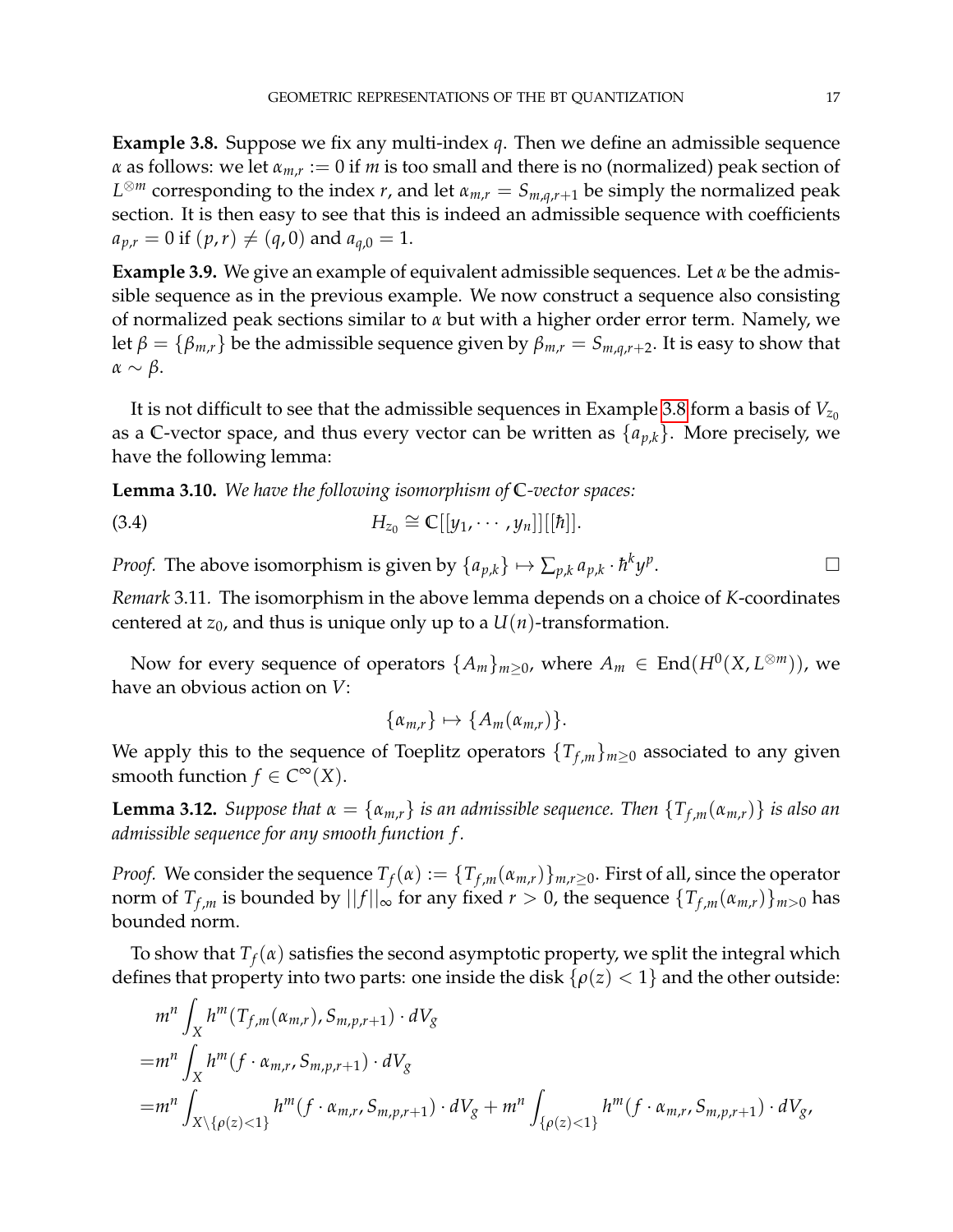where the first equality follows from the fact that  $T_{f,m}(\alpha_{m,r})$  is the orthogonal projection of *f* · *αm*,*<sup>r</sup>* to the space of holomorphic sections, and that *Sm*,*p*,*r*+<sup>1</sup> are all holomorphic sections. For the integral outside the disk, we have the following estimate:

$$
\left| m^{n} \int_{X \setminus \{\rho(z) < 1\}} h^{m}(f \cdot \alpha_{m,r}, S_{m,p,r+1}) \cdot dV_{g} \right|
$$
\n
$$
\leq m^{n} \left( \int_{X \setminus \{\rho(z) < 1\}} ||f \cdot \alpha_{m,r}||_{h^{m}}^{2} \cdot dV_{g} \right)^{1/2} \cdot \left( \int_{X \setminus \{\rho(z) < 1\}} ||S_{m,p,r+1}||_{h^{m}}^{2} \cdot dV_{g} \right)^{1/2}
$$
\n
$$
\leq ||f||_{\infty} \cdot C_{r} \cdot O \left( \frac{1}{m^{(2r+2+|p|)/2}} \right) = O \left( \frac{1}{m^{r+1}} \right).
$$

Here the multi-index  $p$  satisfies  $|p|\leq r$ , and the constant  $C_r$  is given by the upper bound of the sequence  $\{\alpha_{m,r}\}_{m>0}$ . For the second inequality, we have used boundedness of  $\{\alpha_{m,r}\}_{m>0}$ , and equation [\(A.9\)](#page-24-1).

Hence it remains to consider the integral inside the disk  $\{\rho(z) < 1\}$ . In this local setting, the computation is the same as the asymptotics of the Gaussian integral on  $\mathbb{D}^{2n}$ , and also that in the formal Hilbert space. So the statement follows from Theorem [2.22.](#page-12-1)

This lemma shows that for any smooth function *f*, the sequence of Toeplitz operators  ${T_{f,m}}_{m>0}$  gives a well-defined linear operator  ${T_f}: V_{z_0} \to V_{z_0}$ ,  $\alpha \mapsto T_f(\alpha)$ .

**Lemma 3.13.** *Suppose that two admissible sequences are equivalent, i.e.,*  $α ∼ β$ *. Then for any smooth function f, we have*  $T_f(\alpha) \sim T_f(\beta)$ *.* 

*Proof.* We only need to show that if the coefficients  $a_{k,I}$  of  $\alpha = {\alpha_{m,r}}$  vanish, then  $T_f(\alpha)$ has the same property. Notice that the condition  $a_{k,I} = 0$  is equivalent to the following equalities for all indices  $r, q$ , as  $m \rightarrow \infty$ :

$$
m^{n}\int_{X}h^{m}(\alpha_{m,r},S_{m,q,r+1})\cdot dV_{g}=O\left(\frac{1}{m^{r+1}}\right).
$$

Similar to the argument of Lemma [3.12,](#page-16-1) there is

$$
\left| m^n \int_X h^m(T_{f,m}(\alpha_{m,r}), S_{m,q,r+1}) \cdot dV_g \right| = \left| m^n \int_X h^m(f \cdot \alpha_{m,r}, S_{m,q,r+1}) \cdot dV_g \right|
$$
  

$$
\leq m^n \cdot ||f||_{\infty} \left| \int_X h^m(\alpha_{m,r}, S_{m,q,r+1}) \cdot dV_g \right|
$$
  

$$
= O\left(\frac{1}{m^{r+1}}\right).
$$

 $\Box$ 

Hence, for every smooth function *f* on *X*, the sequence of Toeplitz operators  ${T_{f,m}}_{m>0}$ gives a well-defined linear operator  $T_f$  on the vector space  $H_{z_0}.$  We can further extend it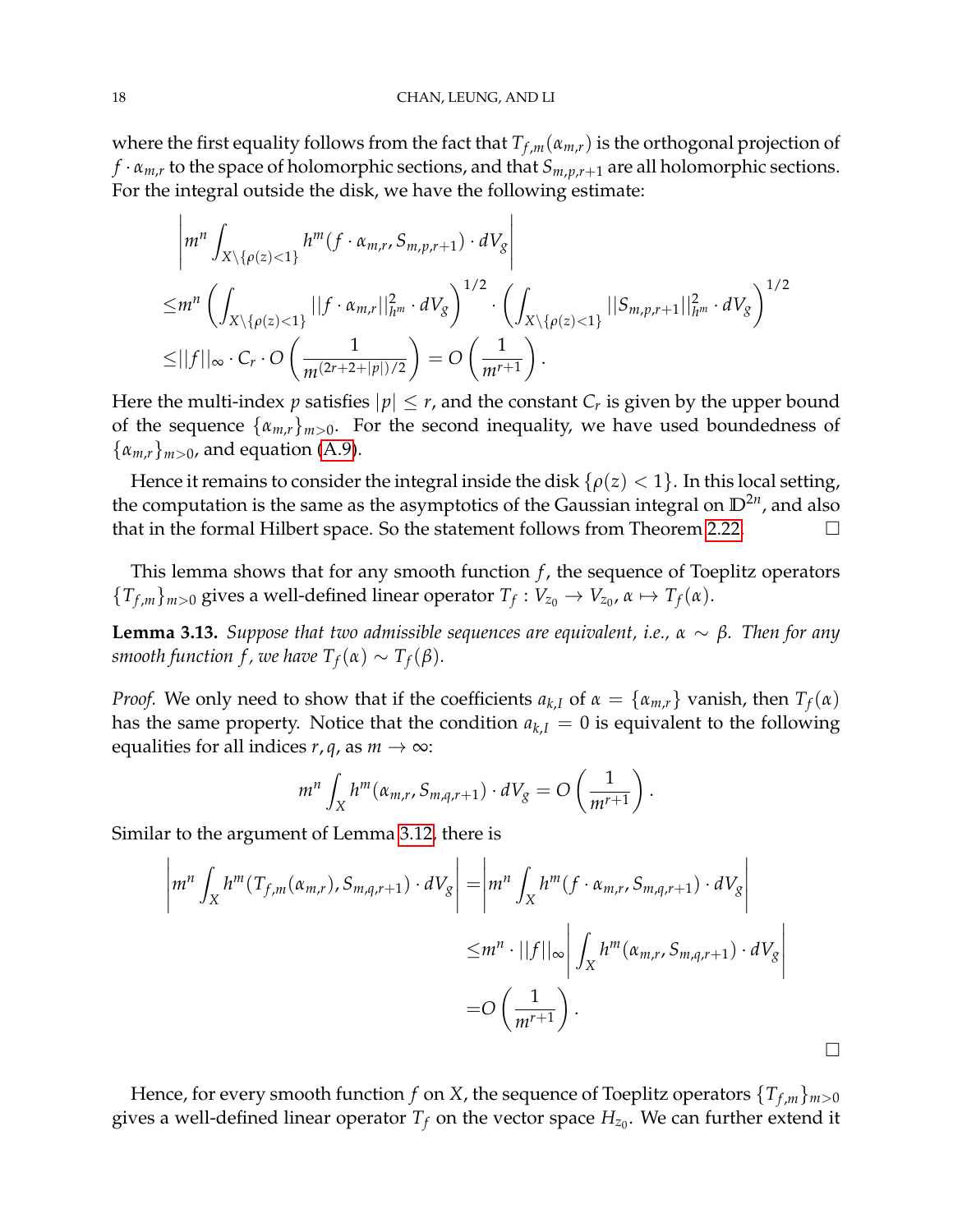to an action of  $C^\infty(X)[[\hbar]]$  on  $H_{z_0}$  by letting  $\hbar^k\cdot f$  act as

<span id="page-18-3"></span>
$$
T_{\hbar^k \cdot f}: \{\alpha_{m,r}\} \mapsto \left\{\frac{1}{m^k} \cdot T_{f,m}(\alpha_{m,r})\right\}.
$$

Lemma [2.21](#page-11-1) implies the following:

<span id="page-18-1"></span>**Proposition 3.14.** *Suppose*  $f \in C^{\infty}(X)$  *is a real function. Then for every*  $z_0 \in X$ *, the operator*  $T_f$  *on*  $H_{z_0}$  *is self-adjoint.* 

<span id="page-18-4"></span>**Lemma 3.15.** Let  $A = \{A_m\}_{m>0}$  and  $B = \{B_m\}_{m\geq0}$  be two sequences of bounded operators *preserving asymptotic sequences and satisfying the condition that*

(3.5) 
$$
||A_m - B_m|| = O\left(\frac{1}{m^{k+1}}\right).
$$

*Then for any admissible sequence α, the two admissible sequences A*(*α*) *and B*(*α*) *have the same coefficients up to weight k.*

*Proof.* Equation [\(3.5\)](#page-18-3) implies that the operators  ${A_m - B_m}$  will increase the weight of *α* by  $k + 1$ . The lemma follows.

Here is our main theorem:

<span id="page-18-0"></span>**Theorem 3.16.** *Let*  $z_0 \in X$  *be any point. The action of*  $C^{\infty}(X)[\hbar]]$  *on the vector space*  $H_{z_0}$ *satisfies the following relation:*

(3.6) 
$$
T_f \circ T_g = T_{fg} + \sum_{k \ge 1} \hbar^k \cdot T_{C_k(f,g)}, \quad f, g \in C^{\infty}(X),
$$

*where C<sup>k</sup>* (−, −) *are the bi-differential operators which appear in the Berezin-Toeplitz quantization. Therefore, Hz*<sup>0</sup> *is a representation of the Berezin-Toeplitz deformation quantization algebra*  $(C^{\infty}(X)[[\hbar]], \star_{BT})$ .

*Proof.* We first recall the property of Toeplitz operators:

$$
||T_{f,m} \circ T_{g,m} - (T_{fg,m} + \sum_{k=1}^{n} \frac{1}{m^k} \cdot T_{C_k(f,g),m})|| = O\left(\frac{1}{m^{n+1}}\right).
$$

We apply Lemma [3.15](#page-18-4) by putting  $A_m := T_{f,m} \circ T_{g,m}$  and  $B_m := T_{fg} + \sum_{k=1}^n \frac{1}{m}$  $\frac{1}{m^k} \cdot T_{C_k(f,g),m}$ . Then *A*(*α*) and *B*(*α*) have the same coefficients up to order *n*. The theorem follows by letting  $n \to \infty$ .

*Remark* 3.17*.* The representation and also the isomorphism [\(3.4\)](#page-16-2) are independent of the choice of the set of peak sections because for every multi-index  $p$  and  $p' > |p|$ , different choices of peak sections only differ by higher order terms.

## <span id="page-18-2"></span>3.3. **Locality and irreducibility of the representation.**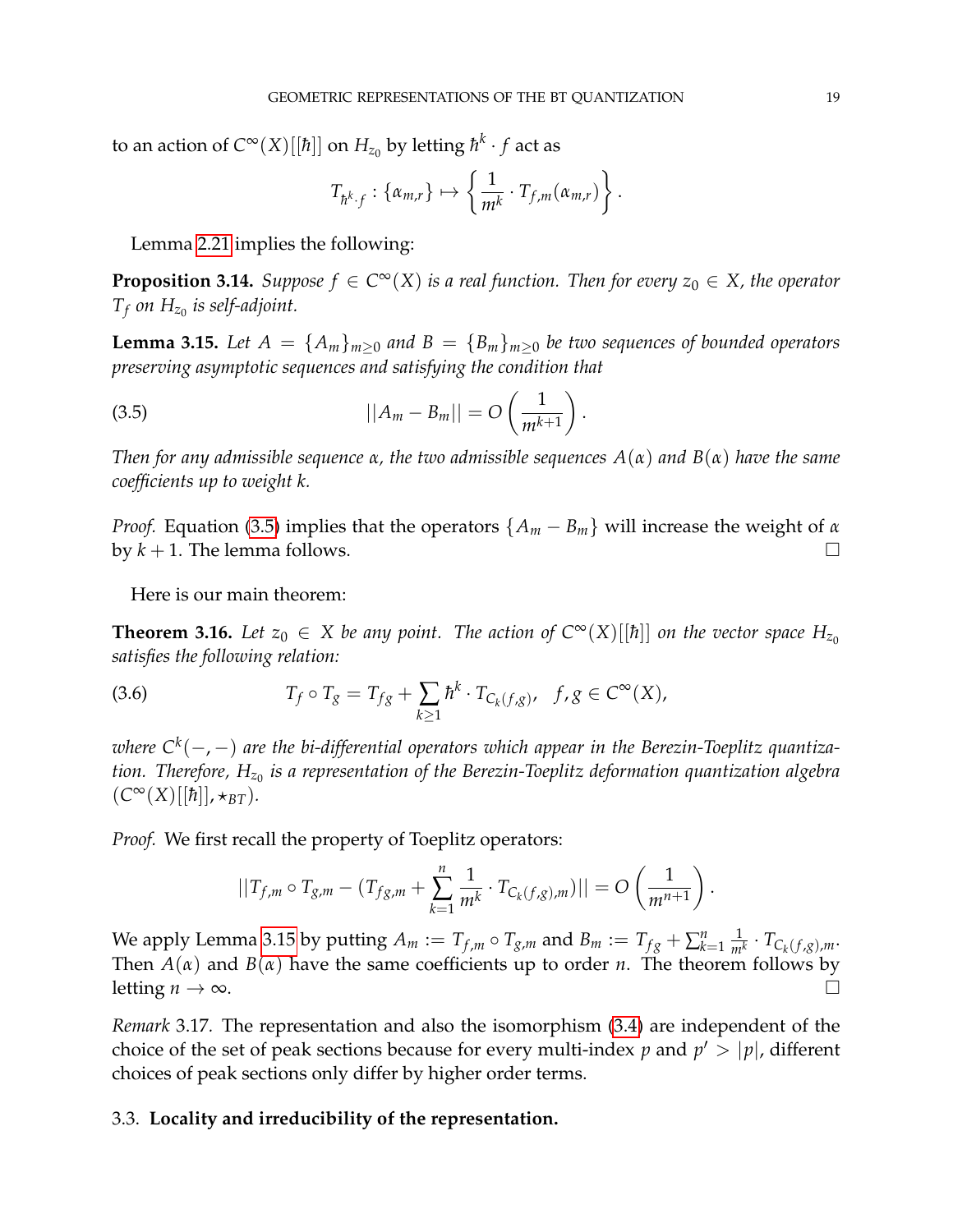3.3.1. *Locality.* We will give an explicit formula of our representation under the isomor-phism [\(3.4\)](#page-16-2). Given any *K*-coordinates  $(z_1, \dots, z_n)$  centered at  $z_0$ , we define  $J_{f,z_0} \in \mathcal{W}_{\mathbb{C}^n}$ by

(3.7) 
$$
J_{f,z_0} := \sum_{|I|,|J| \geq 0} \frac{1}{I!J!} \frac{\partial^{|I|+|J|} f}{\partial z^I \bar{z}^J} (z_0) y^I \bar{y}^J,
$$

where the sum is over all multi-indices.

<span id="page-19-0"></span>**Theorem 3.18.** *Let f be any smooth function on X, and J<sup>f</sup>* ,*z*<sup>0</sup> *be defined as above. We define*  $O_{f,z_0} \in \mathcal{W}_{\mathbb{C}^n}$  *as the unique solution of the following equation:* 

$$
J_{f,z_0} \cdot e^{\Phi/\hbar} = e^{\Phi/\hbar} \star O_{f,z_0}.
$$

*Then the action of*  $T_f$  *on*  $\alpha \in H_{z_0}$  *is given by* 

$$
T_f(\alpha) = O_{f,z_0} \star \alpha.
$$

In particular, this implies that the representation  $H_{z_0}$  is local in  $f\in C^\infty(X)$ , i.e., it only depends *on the infinite jets of f at*  $z_0$ *.* 

*Proof.* The representation  $H_{z_0}$  depends on an arbitrarily small neighborhood of  $z_0$ . So the result follows from the computation of the formal Toeplitz operators on **C***<sup>n</sup>* in Theorem  $2.18.$ 

As a straightforward corollary, we have:

**Corollary 3.19.** Let  $f, g \in C^\infty(X)$  be smooth functions on X. Then

$$
O_{f\star_{BT}g,z_0}=O_{f,z_0}\star O_{g,z_0}.
$$

This gives an algorithm for computing  $f \star_{BT} g$ : for every  $z_0 \in X$ , in order to find  $(f \star_{BT}$  $g$ )( $z_0$ ), we only need to compute the Wick product  $O_{f,z_0}$   $\star$   $O_{g,z_0}$  and then collect all the constant terms in the Wick algebra.

3.3.2. *Irreducibility.* We now consider irreducibility of our representation. The first observation is that the Bargmann-Fock space is *not* an irreducible representation of  $W_{\mathbb{C}^{n}}$ : for every  $f \in \mathcal{W}_{\mathbb{C}^n}$ , we have the invariant subspaces

$$
T_f((\mathcal{F}_{\mathbb{C}^n})_k) \subset (\mathcal{F}_{\mathbb{C}^n})_k.
$$

But this is the *only* reason why the representation fails to be irreducible. So to have a suitable notion of irreducibility, we make use of the extended algebra  $\mathcal{W}_{\mathbb{C}^n}^+$ , which allows terms with negative degrees, and the corresponding extension  $\mathcal{F}_{\mathbb{C}^n}^+$ . It is then quite easy to check that we indeed obtain an irreducible representation.

We now define an extension of  $C^\infty(X)[[\hbar]]$ , which is the geometric analogue of  $\mathcal{W}_{\mathbb{C}^n}^+$ .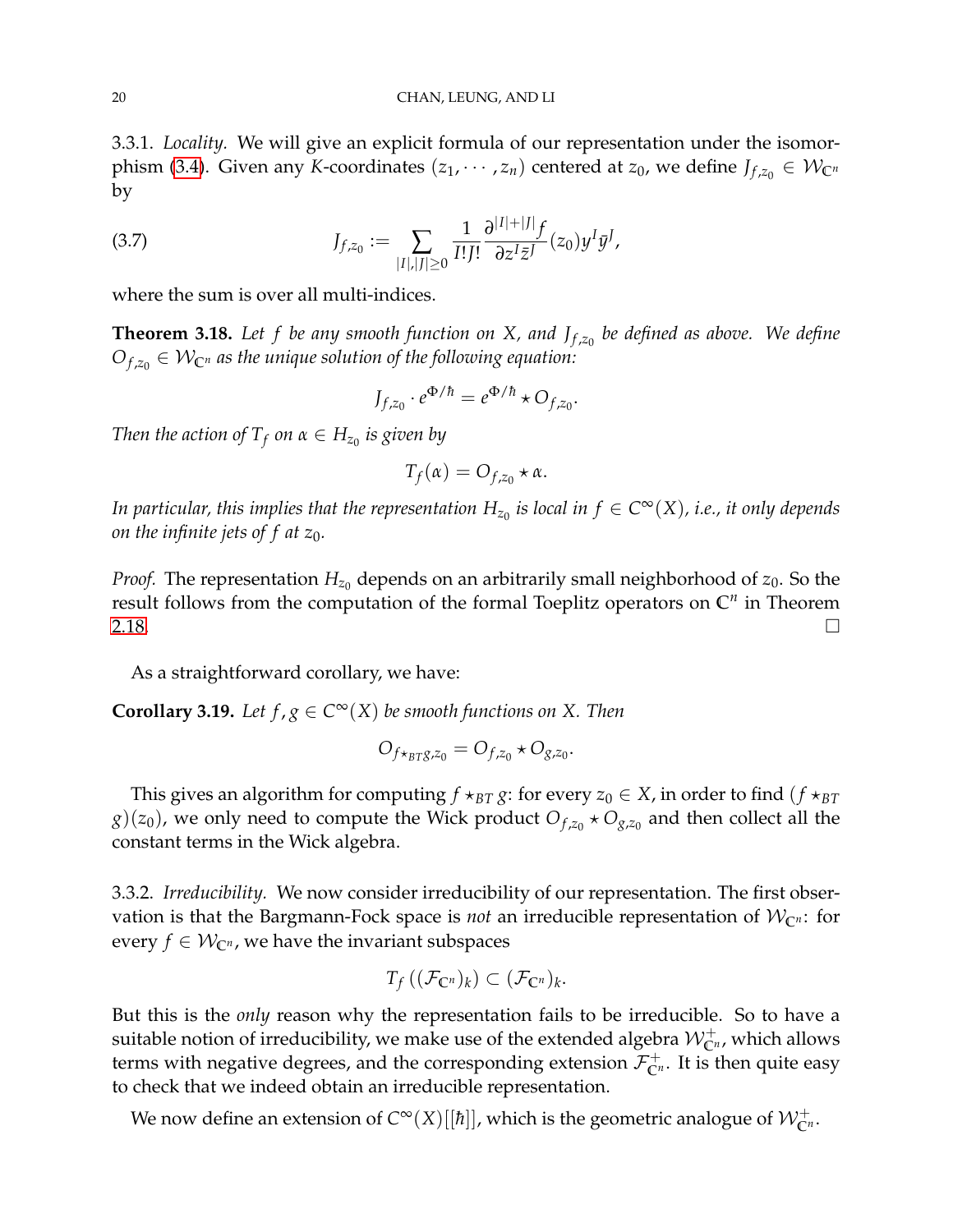**Definition 3.20.** For every smooth function  $f \in C^{\infty}(X)$ , let  $\text{deg}_{z_0}(f)$  be the vanishing order of *f* at *z*<sub>0</sub>. Then let  $(C^{\infty}(X)[[\hbar]])_{z_0}^+$  be the extension of  $C^{\infty}(X)[[\hbar]]$  which consists of formal functions:

$$
\sum_{i\in\mathbb{Z}}\hbar^i\cdot f_i,
$$

where  $f_i \in C^{\infty}(X)$  are smooth functions on *X* satisfying the conditions that

- the sum  $\deg_{z_0}(f_i) + 2i$  has a uniform lower bound for all *i*, and
- for every degree *k*, the following expression is a finite sum:

$$
\sum_{2i+\deg_{z_0}(f_i)=k} \hbar^i \cdot f_i.
$$

In the same way we can define the extension  $H_{z_0} \subset H_{z_0}^+$ . It is easy to check that the extension  $(C^{\infty}(X)[[\hbar]])_{z_0}^+$  is closed under the star product  $\star_{BT}$ , and acts on  $H^+_{z_0}$ . Furthermore, the map  $f \mapsto O_{f,z_0}$  can be extended to

(3.8) 
$$
(C^{\infty}(X)[[\hbar]])_{z_0}^+ \to \mathcal{W}_{\mathbb{C}^n}^+.
$$

<span id="page-20-0"></span>**Theorem 3.21.** For every  $z_0 \in X$ , the representation  $H_{z_0}^+$  of  $(C^{\infty}(X)[[\hbar]])_{z_0}^+$  is irreducible.

*Proof.* Let *W* be a sub-representation of  $H_{z_0}^+$ . We choose any non-zero  $a \in W$ , which can be written as:

<span id="page-20-1"></span>
$$
a=\sum_{2i+|I|\geq k}a_{i,I}\hbar^i\cdot y^I.
$$

Since for a local holomorphic function *f* , we have

$$
O_{f,z_0}=J_{f,z_0},
$$

which consists of only creators in  $(H_{z_0})^+$ , we only need to find  $f \in (C^{\infty}(X)[[\hbar]])_{z_0}^+$  such that  $T_f(a) = \hbar^l$  for some *l*, and the result will follow.

We choose a non-zero term in *a* of leading order  $a_{i_0, I_0} \hbar^{i_0} \cdot z^{I_0}$ ,  $2i_0 + I_0 = k$ , such that  $i_0$  is the least possible. Let  $f_0 \in (C^\infty(X)[[\hbar]])_{z_0}^+$  be a formal function which is  $a_{i_0,l}^{-1}$  $\frac{-1}{i_0, I_0} \bar{z}^{I_0}$  near  $z_0$ . So the leading term of the image of  $f_0$  under the map [\(3.8\)](#page-20-1) is  $a_{i_0,l}^{-1}$  $\bar{y}_{i_0,I_0}^{-1}\bar{y}^{I_0}$ , and the degree of the function  $f_0$  is exactly  $|I_0|$ . We have

$$
T_{f_0}\bigg(\sum_{2i+|I|\geq k}a_{i,I}\hbar^i\cdot y^I\bigg)=\hbar^{i_0+|I_0|}+\sum_{2i+|I|=2(i_0+|I_0|)+1}b_{i,I}\hbar^iy^I+\text{higher degree terms}.
$$

The next step is to find a formal function  $f_1 \in (C^\infty(X)[[\hbar]])_{z_0}^{\perp}$ , so that

$$
(T_{f_0} + T_{f_1}) \bigg( \sum_{2i+|I| \ge k} a_{i,I} \hbar^i \cdot y^I \bigg) = \hbar^{i_0+|I_0|} + \text{higher degree terms}.
$$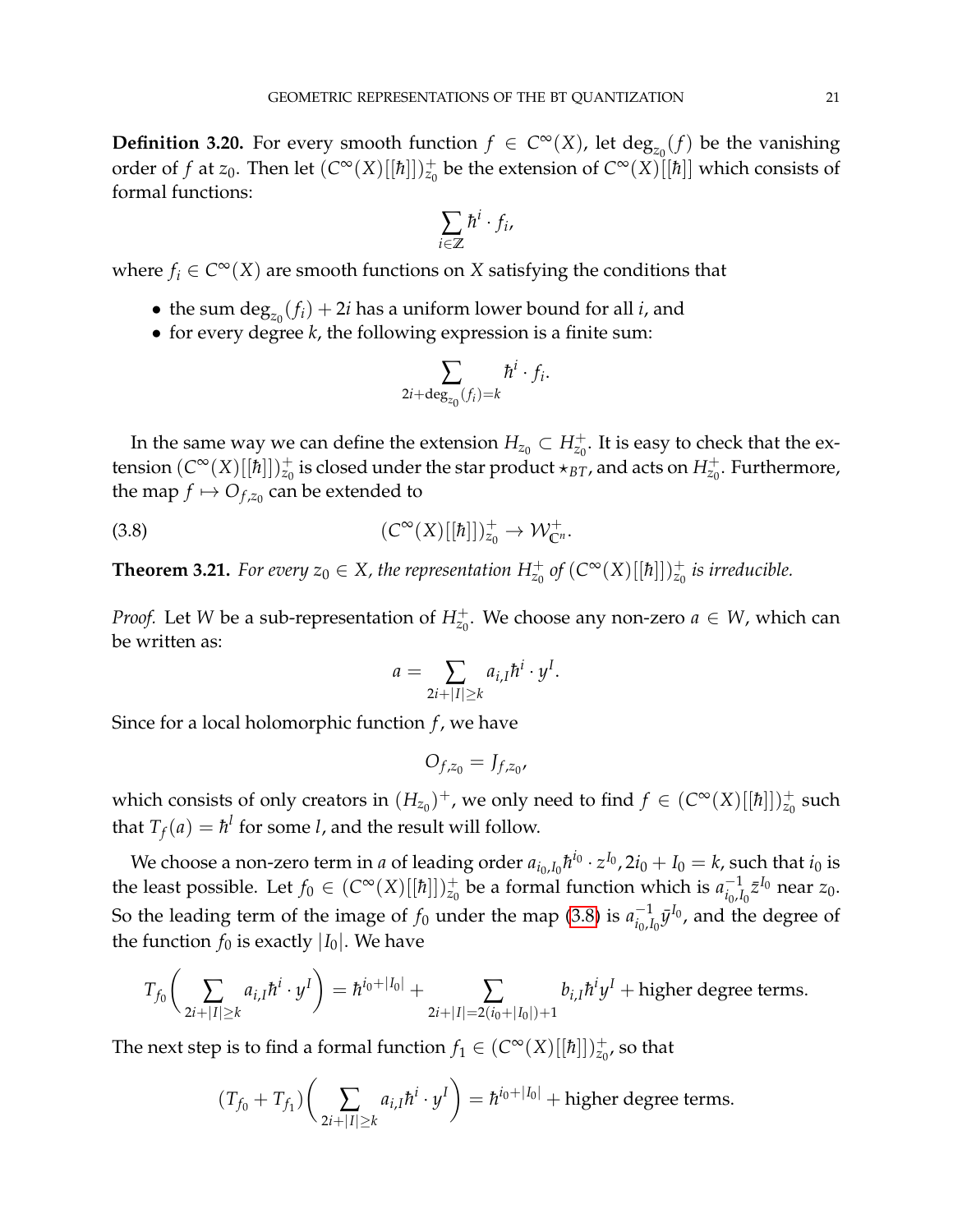Let *g* be a formal function which equals  $-\frac{1}{h^{i_0+|I_0|}}\sum_{2j+|J|=2(i_0+|I_0|)+1} b_{j,J}h^jz^J$  near  $z_0$ . It is easy to see that the total degree of  $g$  is 1, and we have

$$
(T_{f_0} + T_g \circ T_{f_0}) \left( \sum_{2i + |I| \ge k} a_{i,I} \hbar^i \cdot y^I \right) = \hbar^{i_0 + |I_0|} + (\text{terms of degree } \ge 2(i_0 + |I_0|) + 2)).
$$

Although  $T_g \circ T_{f_0} = \sum_{i \geq 0} \hbar^i T_{C_i(g,f_0)}$  is an infinite sum, but those high enough  $\hbar$  will map terms in *a* to terms of high degree. More precisely, we can simply let  $f_1 = \sum_{i=0}^N \hbar^i C_i(g, f_0)$ , where  $N = i_0 + |I_0| - k/2 + 2$ . Then we have

$$
(T_{f_0}+T_{f_1})\bigg(\sum_{2i+|I|\geq k}a_{i,I}\hbar^i\cdot y^I\bigg)=\hbar^{i_0+|I_0|}+(\text{terms of degree }\geq 2(i_0+|I_0|)+2)).
$$

From the formula of  $\star_{BT}$ , it is easy to see that the total degree of  $\hbar^iC_i(g,f_0)$  is no less than the sum of the degree of  $g_0$  and  $f$  which equals  $1 + |I_0|$ . This implies that the degree of terms in  $f_1$  is strictly greater than the degree of  $f_0$ . This procedure can be repeated and we obtain the desired formal function  $f = \sum_{i \geq 0} f_i \in (C^\infty(X)[[\hbar]])_{z_0}^+$ .

## APPENDIX A. PEAK SECTIONS IN KÄHLER GEOMETRY

<span id="page-21-0"></span>In this appendix, we briefly review of the notion of peak sections, which was introduced in [\[32\]](#page-26-10) and plays an important role in the study of asymptotic expansions of the Bergmann kernel [\[34\]](#page-27-0) with applications to balanced embeddings and constant scalar curvature metrics as well as in the theory of the geometric quantization. For our purpose, we need to introduce a normalized version of peak sections and describe their basic properties. We first recall the notion of *K*-coordinates and *K*-frame of the prequantum line bundle *L*.

**Definition A.1.** Let  $e_{L,z_0}$  be a holomorphic frame of the prequantum line bundle *L* in a neighborhood of a point  $z_0 \in X$ , and let  $(z_1, \dots, z_n)$  be a holomorphic coordinate system centered at *z*<sub>0</sub>. Let  $\varphi(z) := -\log ||e_{L,z_0}||$ . We say that  $(z_1, \dots, z_n)$  are *K-coordinates with K-frame*  $e_{L,z_0}$  if the Taylor expansion of  $\varphi(z)$  at  $z_0$  is of the following form:

<span id="page-21-1"></span>(A.1) 
$$
\varphi(z) \sim |z|^2 + \sum a_{JK} z^J \bar{z}^K, \quad |J| \ge 2, |K| \ge 2.
$$

For Kähler manifolds with real analytic Kähler form, the existence of *K*-coordinates and *K*-frames was shown by Bochner. For Kähler manifolds with only smooth Kähler form, such a coordinate system and frame do not exist in general; then we may consider a weaker *K*-coordinates and *K*-frames of finite order. But to avoid further technical complications, let us assume that the Kähler manifolds in this paper always admit *K*-coordinates and *K*-frames.

It is obvious that this local holomorphic frame  $e_{L,z_0}$  is unique up to a multiplication by a complex number of modulus 1. In particular, the leading term of the Taylor expansion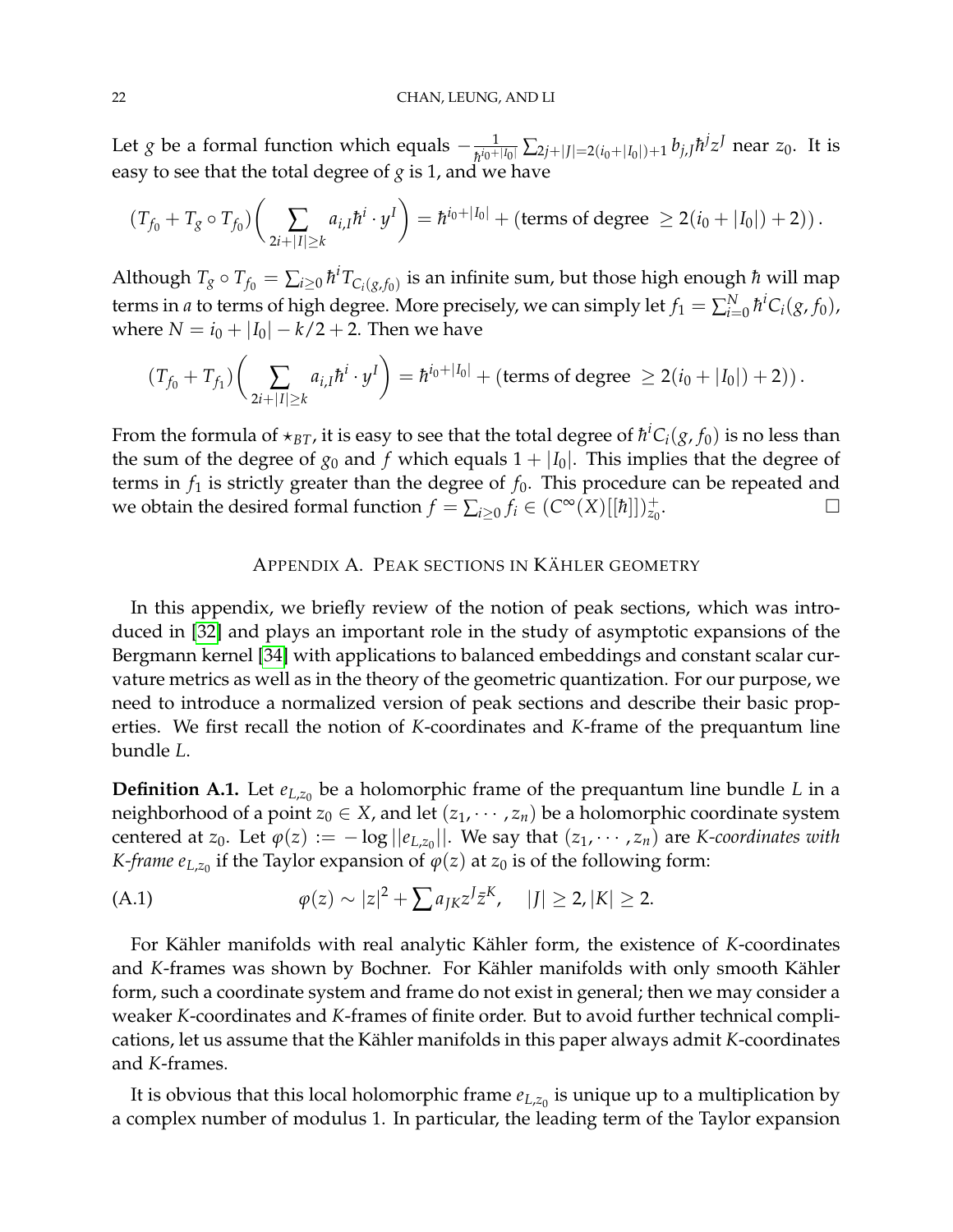of *ϕ* with degree at least 3 is given by the curvature:

(A.2) 
$$
\varphi(z,\bar{z}) = |z|^2 + \sum_{i,j,k,l} R_{i\bar{j}k\bar{l}} z_i z_k \bar{z}_j \bar{z}_l + O(|z|^5).
$$

Also note that equation [\(2.7\)](#page-12-2) is satisfied.

<span id="page-22-0"></span>**Lemma A.2.** *Suppose the volume form is* ( √  $\overline{-1})^n \cdot e^{\psi(z,\bar{z})} \cdot dz^1 \cdot \cdot \cdot dz^n d\bar{z}^1 \cdot \cdot \cdot d\bar{z}^n = \omega^n$ . Then *the purely (anti-)holomorphic derivatives of*  $\psi(z, \bar{z})$  *vanish at*  $z_0$  *under the K-coordinates, i.e.,* 

$$
\frac{\partial^{|I|}\psi}{\partial z^I}(z_0) = \frac{\partial^{|J|}\psi}{\partial \bar{z}^I}(z_0) = 0
$$

*for all multi-indices with*  $|I|, |J| > 0$ *.* 

*Proof.* We will only prove the vanishing of purely holomorphic derivatives at  $z_0$ ; the proof for antiholomorphic ones is the same. It suffices to show that the statement is valid for  $\epsilon$  functions  $\omega_{i_1\overline{j_1}}\cdots\omega_{i_n\overline{j_n}}$ , where

$$
\omega_{i\bar{j}} = \frac{\partial^2 \varphi}{\partial z^i \partial \bar{z}^j},
$$

and  $\phi$  is Kähler potential. But then equation [\(A.1\)](#page-21-1) implies that

$$
\frac{\partial^{|I|+1}\varphi}{\partial z^I \partial \bar{z}^j}(z_0)=0, |I|\geq 2,
$$

from which the statement follows easily.

Equation [\(A.1\)](#page-21-1) together with Lemma [A.2](#page-22-0) tell us that the Taylor expansions of  $\varphi(z,\bar{z})$ and  $\psi(z, \bar{z})$  satisfy the technical conditions in Theorem [2.22.](#page-12-1) This allows us to apply the algebraic computations in the formal setting in Section [2.1.](#page-6-1)

We now recall the following proposition in Tian's paper [\[32\]](#page-26-10) and, in particular, the definition of peak sections. Let  $(z_1, \dots, z_n)$  be a *K*-coordinate with *K*-frame  $e_{L,z_0}$  at  $z_0 \in X$ , and consider the function  $\rho(z) := \sqrt{|z_1|^2 + \cdots + |z_n|^2}.$ 

<span id="page-22-1"></span>**Proposition A.3** (Lemma 1.2 in [\[32\]](#page-26-10)). *For an n-tuple of integers*  $p = (p_1, \dots, p_n) \in \mathbb{Z}_+^n$  *and an integer*  $r > |p| = p_1 + \cdots + p_n$ *, there exists an*  $m_0 > 0$  *such that, for*  $m > m_0$ *, there is a holomorphic global section S, called a* peak section*, of the line bundle L*⊗*m, satisfying*

(A.3) 
$$
\int_X ||S||_{h^m}^2 dV_g = 1, \quad \int_{X \setminus {\{\rho(z) \leq \frac{\log m}{\sqrt{m}}\}}} ||S||_{h^m}^2 dV_g = O\left(\frac{1}{m^{2r}}\right),
$$

*and locally at z*0*,*

(A.4) 
$$
S(z) = \lambda_{m,p} \cdot \left( z_1^{p_1} \cdots z_n^{p_n} + O(|z|^{2r}) \right) e_{L,z_0}^m \left( 1 + O\left( \frac{1}{m^{2r}} \right) \right),
$$

 $\omega$ here  $||\cdot||_{h^m}$  is the norm on  $L^{\otimes m}$  given by  $h^m$ , and  $O\left(\frac{1}{m^2}\right)$ *m*2*<sup>r</sup> denotes a quantity dominated by C*/*m*2*<sup>r</sup> with the constant C depending only on r and the geometry of X, moreover*

(A.5) 
$$
\lambda_{m,p}^{-2} = \int_{\rho(z) \le \log m/\sqrt{m}} |z_1^{p_1} \cdots z_n^{p_n}|^2 \cdot e^{-m \cdot \varphi(z)} dV_g,
$$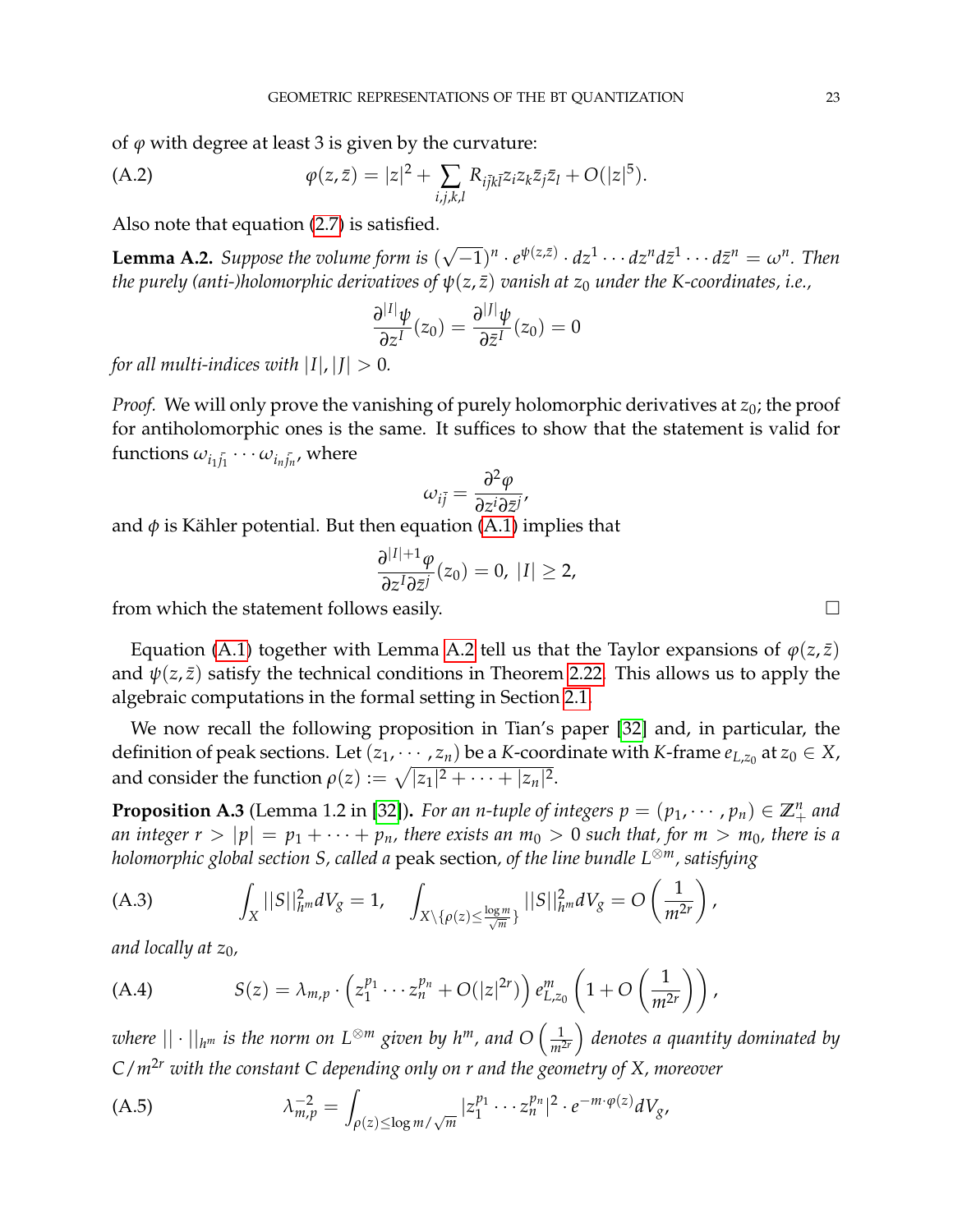$\omega$ here d $V_g = \det(g_{i\bar j}) (\sqrt{-1}/(2\pi))^n$ d $z_1 \wedge d\bar z_1 \wedge \cdots \wedge d z_n \wedge d\bar z_n$  is the volume form.

Here we use the same notation as in the introduction of *K*-frame:  $h^m(e_{L,z_0}, e_{L,z_0})$  = *e* −*m*·*ϕ*(*z*) . Geometrically, a peak section is, roughly speaking, a global holomorphic section of a high enough tensor power of *L* whose norm is 1 and is concentrated around a given point  $z_0$  on the Kähler manifold.

We want to define a section  $S_{m,p,r}$  of the line bundle  $L^{\otimes m}$  by normalizing the peak section *S*(*z*) in Proposition [A.3](#page-22-1) so that its Taylor expansion at *z*<sup>0</sup> under the K-frame *e* ⊗*m L*,*z*<sup>0</sup> is exactly equal to  $z_1^{p_1}$  $\frac{p_1}{1} \cdots z_n^{p_n}$  up to order  $2r - 1$ . This forces  $S_{m,p,r}$  to be of the form:

$$
\text{(A.6)} \hspace{1cm} S_{m,p,r} := \lambda_{m,p}^{-1} \cdot \left( 1 + O\left(\frac{1}{m^{2r}}\right) \right) \cdot S(z).
$$

We now give an estimate of  $\lambda_{m,p}^{-1}$ . We have, for  $m >> 0$ ,

<span id="page-23-0"></span>
$$
\lambda_{m,p}^{-2} = \int_{\rho(z) \le \log m/\sqrt{m}} |z_1^{p_1} \cdots z_n^{p_n}|^2 \cdot e^{-m \cdot \rho(z)} dV_g
$$
  
 
$$
\le \int_{\rho(z) \le 1} |z_1^{p_1} \cdots z_n^{p_n}|^2 \cdot e^{-m \cdot \rho(z)} dV_g = O\left(\frac{1}{m^{|p|+n}}\right),
$$

where the estimate follows from Theorem [2.7.](#page-6-0) In particular, there is a constant *Cp*, depending only on the point  $z_0$  and the multi-index  $p$ , such that

$$
\lambda_{m,p}^{-1} \cdot \left(1 + O\left(\frac{1}{m^{2r}}\right)\right) \leq C_p \cdot \left(\frac{1}{m^{\frac{|p|+n}{2}}}\right).
$$

We define a normalized version of the inner product of sections of *L* <sup>⊗</sup>*m*:

**Definition A.4.** Let *s*1,*s*<sup>2</sup> be (smooth) sections of *L* <sup>⊗</sup>*m*. Their (normalized) inner product is defined as

$$
\langle s_1, s_2 \rangle_m := m^n \cdot \int_X h^m(s_1, s_2) dV_g,
$$

where  $n = \dim_{\mathbb{C}} X$ , and we let  $||s||_m$  be the norm of a section *s* under this inner product.

*Remark* A.5*.* An explanation of the normalization factor *m<sup>n</sup>* is the following: consider **C***<sup>n</sup>* with the volume form

<span id="page-23-1"></span>
$$
\left(\frac{\sqrt{-1}}{2\pi}\right)^n e^{-m\cdot|z|^2}dz_1\wedge d\bar{z}_1\wedge\cdots\wedge dz_n\wedge d\bar{z}_n,
$$

then the factor  $m<sup>n</sup>$  normalizes the volume to 1 under this volume form.

We summarize the properties of  $S_{m,p,r}$  as follows:

$$
||S_{m,p,r}||_m^2 \leq m^n \cdot C \cdot \lambda_{m,p}^{-2} = O\left(\frac{1}{m^{|p|}}\right);
$$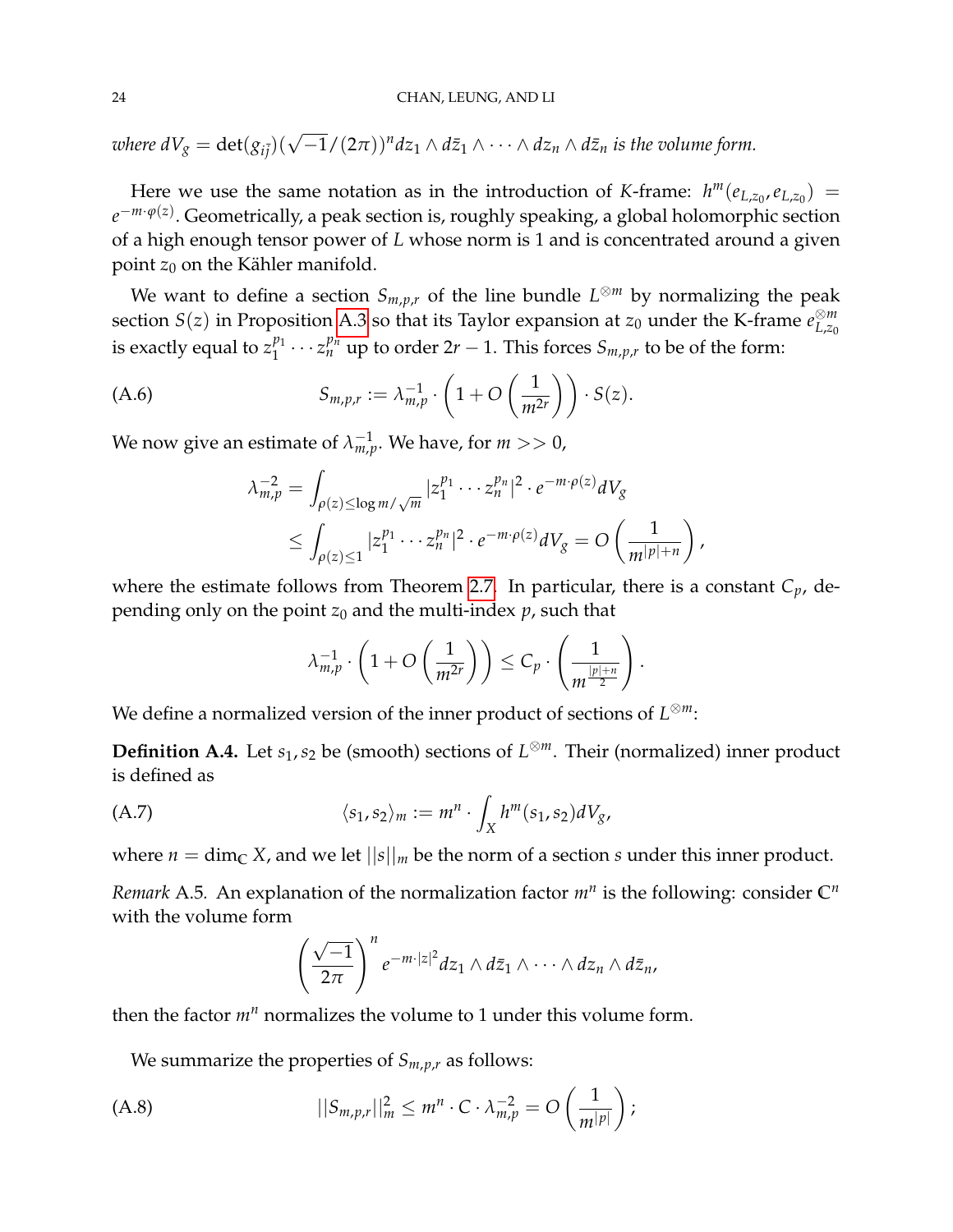<span id="page-24-1"></span>
$$
m^{n} \cdot \int_{M \setminus \{\rho(z) \le 1\}} ||S_{m,p,r}||_{h^{m}}^{2} dV_{g} \le m^{n} \cdot \int_{M \setminus \{\rho(z) \le \log m/\sqrt{m}\}} ||S_{m,p,r}||_{h^{m}}^{2} dV_{g}
$$
\n
$$
\le m^{n} \cdot C \cdot \lambda_{m,p}^{-2} \cdot O\left(\frac{1}{m^{2r}}\right) = O\left(\frac{1}{m^{2r+|p|}}\right)
$$

*Remark* A.6. The constant *C* in the above estimates comes from the number  $1 + O\left(\frac{1}{m^2}\right)$ *m*2*<sup>r</sup>*  $\setminus$ in equation [\(A.6\)](#page-23-0).

<span id="page-24-2"></span>Locally around  $z_0$ , we have

(A.10) 
$$
S_{m,p,r}(z) = \left(z_1^{p_1} \cdots z_n^{p_n} + O(|z|^{2r})\right) \cdot e_L^m.
$$

The first property [\(A.8\)](#page-23-1) implies that for fixed *p*, *r*, the sequence  $\{S_{m,p,r}\}\$ is bounded for all *m*. The second property [\(A.9\)](#page-24-1) is saying that the sections *Sm*,*p*,*<sup>r</sup>* are asymptotically "concentrated" around the point  $z_0$ . The third property [\(A.10\)](#page-24-2) is saying that asymptotically,  $S_{m,p,r}$  has an assigned leading term of the Taylor expansion at the point  $z_0$ .

*Remark* A.7*.* The third property of *Sm*,*p*,*<sup>r</sup>* is the reason for calling it a *normalized peak section*: its Taylor expansion at  $z_0$  has leading term exactly exactly equal to the monomial  $z^p \cdot e_L^m$ *L* corresponding to the multi-index *p*.

*Remark* A.8*.* According to [\[32\]](#page-26-10), for every fixed *p*,*r*, peak sections exist only when *m* is big enough. We will adopt the follows two conventions

- $S_{m,p,r} := 0$  for small *m*,
- $S_{m,p,r} := 0$  if  $r \le |p|$ .

There is the following estimate of the inner product between peak sections:

<span id="page-24-0"></span>**Lemma A.9.** *Given two normalized peak sections Sm*,*<sup>p</sup>* 1,*r* , *Sm*,*<sup>p</sup>* 2,*r , we have the following asymptotic expansion of their inner product up to order r:*

(A.11) 
$$
\langle S_{m,p^1,r}, S_{m,p^2,r} \rangle_m - \sum_{k=1}^{p'-1} a_k \cdot \frac{1}{m^k} = O\left(\frac{1}{m^{p'}}\right),
$$

*where the coefficients a<sup>k</sup> 's are the same as those in the expansion of the following formal integral:*

<span id="page-24-3"></span>
$$
\int z^{p^1} \overline{z}^{p^2} e^{\frac{-|z|^2 + \phi(z,\overline{z})}{\hbar}} = \sum_{k \ge 1} a_k \cdot \hbar^k.
$$

Thus, for fixed multi-indices  $p^1$ ,  $p^2$ , the a<sub>i</sub>'s are independent of  $r >> 0$ . In particular, the leading *term of the asymptotic expansion of* ||*Sm*,*p*,*<sup>r</sup>* ||2 *<sup>m</sup> is given by*

$$
\left(\frac{1}{m}\right)^{|p|}p!,
$$

*which is non-zero.*

.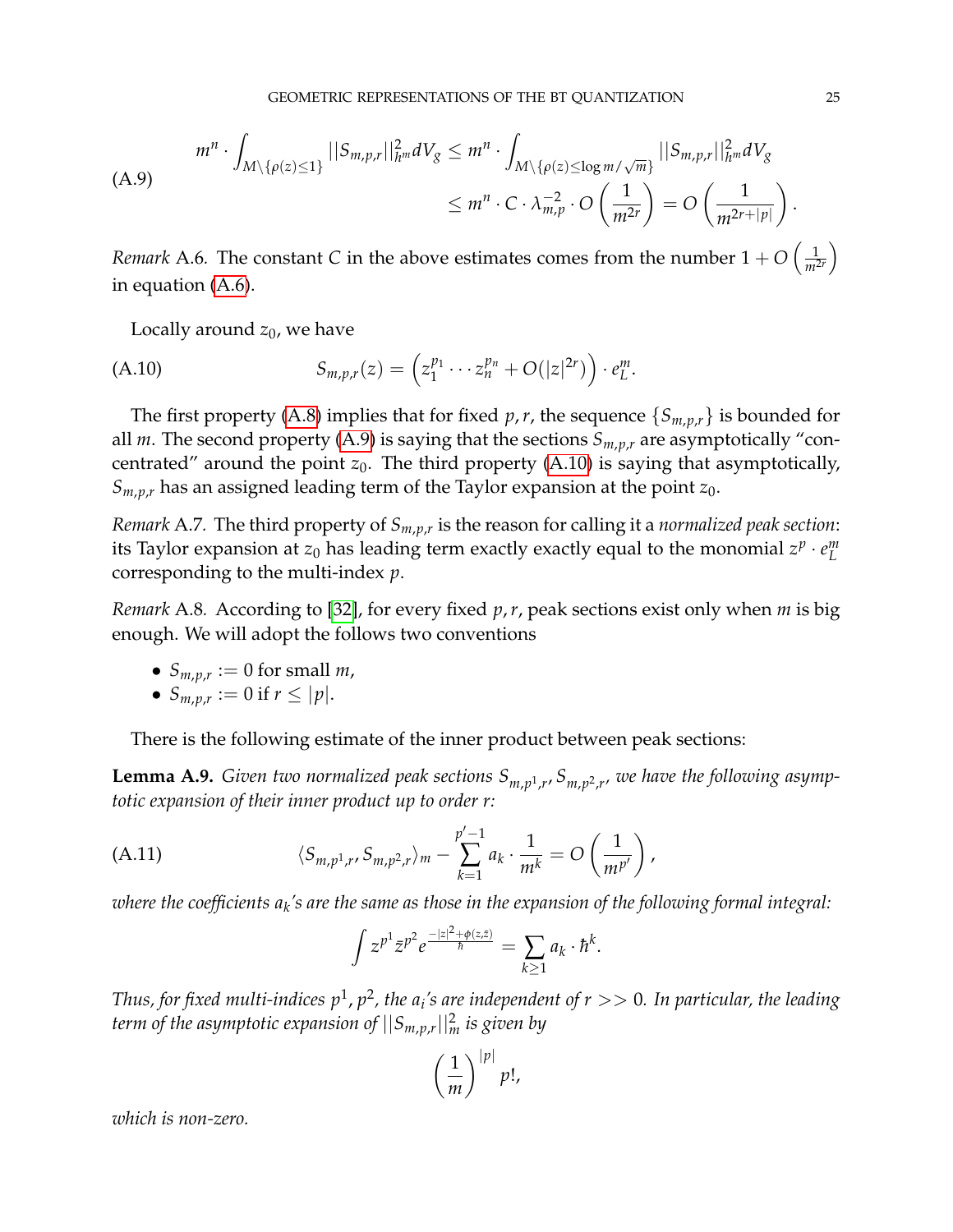*Proof.* We split the integral defining the inner product to two parts:

$$
\frac{1}{m^n}\int_{\{\rho(z)<1\}} h^m(S_{m,p^1,r},S_{m,p^2,r})\cdot dV_g + \frac{1}{m^n}\int_{X\setminus\{\rho(z)<1\}} h^m(S_{m,p^1,r},S_{m,p^2,r})\cdot dV_g,
$$

where the second part is *O*  $\begin{array}{c} \boxed{1} \end{array}$  $m^{2r+\frac{|p^1|}{2}}$  $\frac{p^1}{2} + \frac{|p^2|}{2}$ 2  $\setminus$ by using Cauchy-Schwarz inequality and equa-tion [\(A.9\)](#page-24-1). Thus to show equation [\(A.11\)](#page-24-3), the integral outside the disk  $\{\rho(z) < 1\}$  can be ignored. For the integral over the disk, we can apply Theorem [2.7](#page-6-0) to obtain the desired asymptotic expansion. In particular, the coefficients  $a_k$ 's are the same as those coming from the formal integral.

As an immediate corollary, we have the following:

**Corollary A.10.** Let  $p^1$ ,  $p^2$  be multi-indices, and let  $r > \max\{|p^1|, |p^2|\}$ , then we have the following estimate of the inner product between  $S_{m,p^1,r}$  and  $S_{m,p^2,r}$ :

$$
\langle S_{m,p^1,r}, S_{m,p^2,r} \rangle_m = \begin{cases} O\left(\frac{1}{m^{|p^1|}}\right), & p^1 = p^2 \\ o\left(\frac{1}{m^{\max\{|p^1|,|p^2|\}}}\right), & p^1 \neq p^2. \end{cases}
$$

*Proof.* The case where  $p_1 = p_2$  is given by equation [\(A.8\)](#page-23-1). For  $p_1 \neq p_2$ , we need to estimate an integral. For the integral inside the disk  $\{\rho(z) < 1\}$ , this estimate is given by Corollary [2.17](#page-8-2) where the technical condition on *φ* is implied by the existence of *K*coordinates and *K*-frame. For the estimate of the integral outside the disk, we use Cauchy-Schwarz inequality:

(A.12)

$$
m^{n} \cdot \int_{X \setminus \{\rho(z) < 1\}} h^{m}(S_{m,p_{1},r},S_{m,p_{2},r}) \cdot dV_{g} = O\left(\frac{1}{m^{\frac{4r+|p_{1}|+|p_{2}|}{2}}}\right) = o\left(\frac{1}{m^{\max\{|p_{1}|,|p_{2}|\}}}\right).
$$

#### **REFERENCES**

- <span id="page-25-0"></span>[1] F. Bayen, M. Flato, C. Fronsdal, A. Lichnerowicz, and D. Sternheimer, *Deformation theory and quantization. I. Deformations of symplectic structures*, Ann. Physics **111** (1978), no. 1, 61–110.
- [2] , *Deformation theory and quantization. II. Physical applications*, Ann. Physics **111** (1978), no. 1, 111– 151.
- <span id="page-25-1"></span>[3] M. Bordemann, E. Meinrenken, and M. Schlichenmaier, *Toeplitz quantization of Kähler manifolds and* gl(*N*)*, N* → ∞ *limits*, Comm. Math. Phys. **165** (1994), no. 2, 281–296.
- <span id="page-25-3"></span>[4] M. Bordemann and S. Waldmann, *A Fedosov star product of the Wick type for Kähler manifolds*, Lett. Math. Phys. **41** (1997), no. 3, 243–253.
- <span id="page-25-2"></span>[5] , *Formal GNS construction and states in deformation quantization*, Comm. Math. Phys. **195** (1998), no. 3, 549–583.
- [6] M. Cahen, S. Gutt, and J. Rawnsley, *Quantization of Kähler manifolds. I. Geometric interpretation of Berezin's quantization*, J. Geom. Phys. **7** (1990), no. 1, 45–62.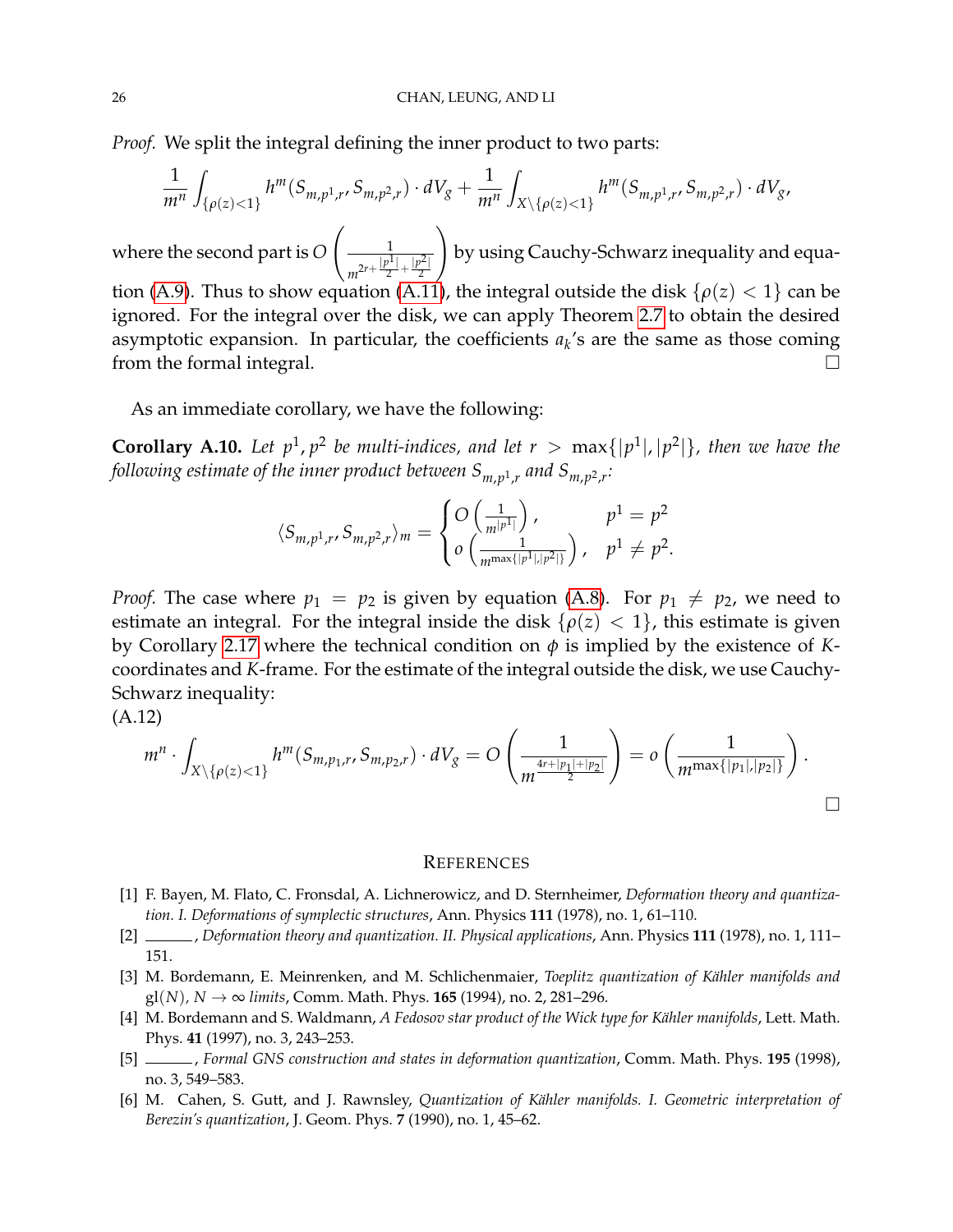- <span id="page-26-13"></span>[7] K. Chan, N. C. Leung, and Q. Li, *Bargmann-Fock sheaves on Kähler manifolds*, Comm. Math. Phys. 388 (2021), no. 3, 1297–1322.
- <span id="page-26-15"></span>[8] K. Costello, *Renormalization and effective field theory*, Mathematical Surveys and Monographs, vol. 170, American Mathematical Society, Providence, RI, 2011.
- [9] , *A geometric construction of the Witten genus, II*, available at [arXiv:1111.4234\[math.QA\]](arXiv:1111.4234 [math.QA]).
- [10] S. K. Donaldson, *Planck's constant in complex and almost-complex geometry*, XIIIth International Congress on Mathematical Physics (London, 2000), 2001, pp. 63–72.
- <span id="page-26-0"></span>[11] B. V. Fedosov, *A simple geometrical construction of deformation quantization*, J. Differential Geom. **40** (1994), no. 2, 213–238.
- [12] , *Deformation quantization and index theory*, Mathematical Topics, vol. 9, Akademie Verlag, Berlin, 1996.
- [13] M. Kapranov, *Rozansky-Witten invariants via Atiyah classes*, Compositio Math. **115** (1999), no. 1, 71–113.
- [14] A.V. Karabegov, *Deformation quantizations with separation of variables on a Kähler manifold*, Comm. Math. Phys. **180** (1996), no. 3, 745–755.
- [15] , *On Fedosov's approach to deformation quantization with separation of variables*, Conférence Moshé Flato 1999, Vol. II (Dijon), 2000, pp. 167–176.
- [16] , *A formal model of Berezin-Toeplitz quantization*, Comm. Math. Phys. **274** (2007), no. 3, 659–689.
- <span id="page-26-11"></span>[17] , *Formal oscillatory integrals and deformation quantization*, Lett. Math. Phys. **109** (2019), no. 8, 1907– 1937.
- <span id="page-26-8"></span>[18] A.V. Karabegov and M. Schlichenmaier, *Identification of Berezin-Toeplitz deformation quantization*, J. Reine Angew. Math. **540** (2001), 49–76.
- <span id="page-26-3"></span>[19] A. A. Kirillov, *Geometric quantization*, Current problems in mathematics. Fundamental directions, Vol. 4, 1985, pp. 141–178, 291.
- [20] M. Kontsevich, *Feynman diagrams and low-dimensional topology*, First European Congress of Mathematics, Vol. II (Paris, 1992), 1994, pp. 97–121.
- <span id="page-26-1"></span>[21] , *Deformation quantization of Poisson manifolds*, Lett. Math. Phys. **66** (2003), no. 3, 157–216.
- <span id="page-26-4"></span>[22] B. Kostant, *Quantization and unitary representations. I. Prequantization*, Lectures in modern analysis and applications, III, 1970, pp. 87–208. Lecture Notes in Math., Vol. 170.
- [23] Z. Lu and B. Shiffman, *Asymptotic expansion of the off-diagonal Bergman kernel on compact Kähler manifolds*, J. Geom. Anal. **25** (2015), no. 2, 761–782.
- [24] X. Ma and G. Marinescu, *Toeplitz operators on symplectic manifolds*, J. Geom. Anal. **18** (2008), no. 2, 565– 611.
- <span id="page-26-2"></span>[25] , *Berezin-Toeplitz quantization on K¨ahler manifolds*, J. Reine Angew. Math. **662** (2012), 1–56.
- <span id="page-26-14"></span>[26] P. Mnev, *Lectures on Batalin-Vilkovisky formalism and its applications in topological quantum field theory*, available at [arXiv:1707.08096\[math-ph\]](arXiv:1707.08096 [math-ph]).
- [27] N. Neumaier, *Universality of Fedosov's construction for star products of Wick type on pseudo-Kähler manifolds*, Rep. Math. Phys. **52** (2003), no. 1, 43–80.
- <span id="page-26-12"></span>[28] N. Reshetikhin and L. A. Takhtajan, *Deformation quantization of Kähler manifolds*, L. D. Faddeev's Seminar on Mathematical Physics, 2000, pp. 257–276.
- <span id="page-26-9"></span>[29] M. Schlichenmaier, *Deformation quantization of compact Kähler manifolds by Berezin-Toeplitz quantization*, Conférence Moshé Flato 1999, Vol. II (Dijon), 2000, pp. 289-306.
- <span id="page-26-5"></span>[30] J. Sniatycki, ´ *Geometric quantization and quantum mechanics*, Applied Mathematical Sciences, vol. 30, Springer-Verlag, New York-Berlin, 1980.
- <span id="page-26-6"></span>[31] J.-M. Souriau, *Structure des syst`emes dynamiques*, Maˆıtrises de mathematiques, Dunod, Paris, 1970. ´
- <span id="page-26-10"></span>[32] G. Tian, On a set of polarized Kähler metrics on algebraic manifolds, J. Differential Geom. 32 (1990), no. 1, 99–130.
- <span id="page-26-7"></span>[33] N. M. J. Woodhouse, *Geometric quantization*, Second, Oxford Mathematical Monographs, The Clarendon Press, Oxford University Press, New York, 1992. Oxford Science Publications.